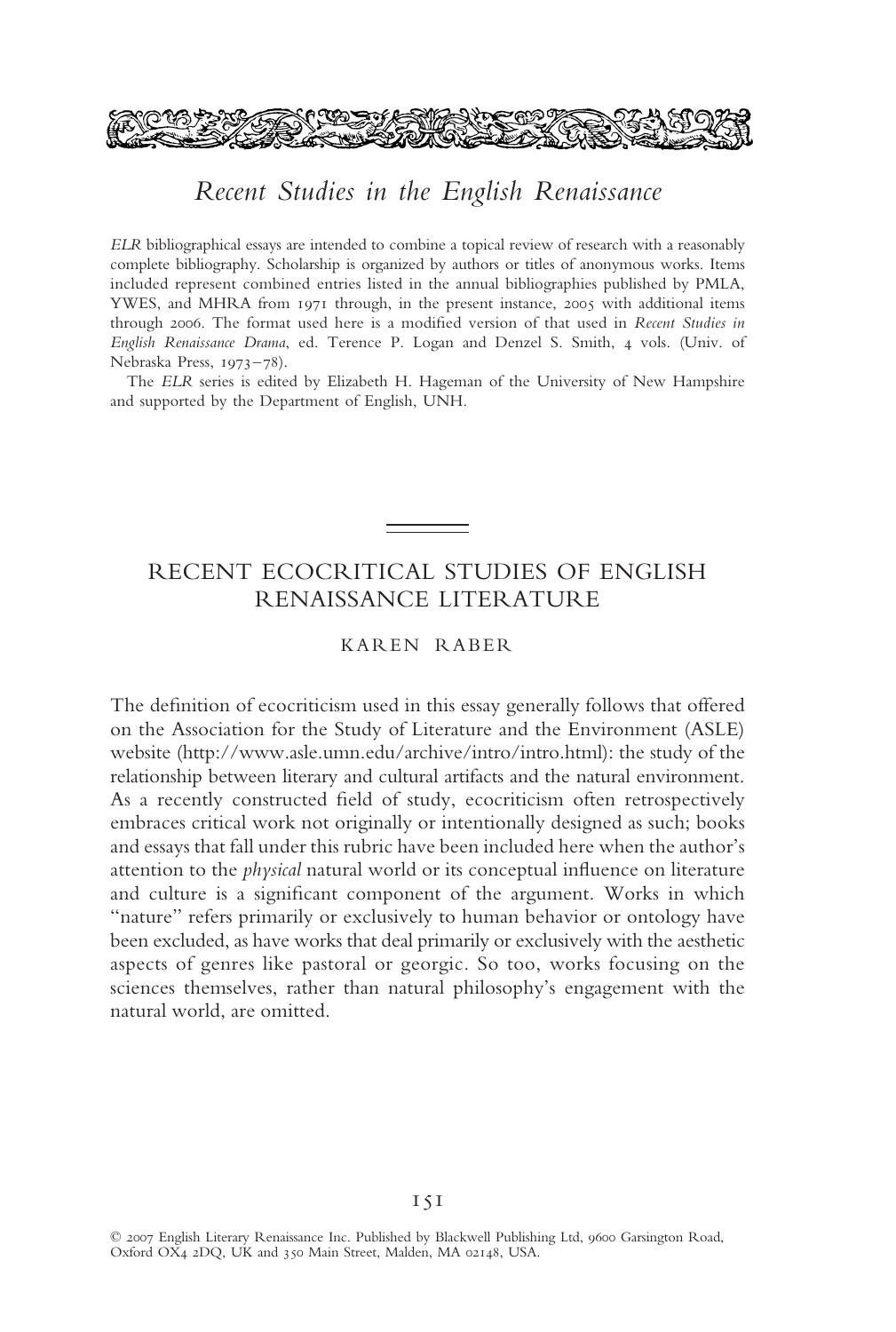Background Studies (selected)

- Bilskey, Lester J., ed. *Historical Ecology: Essays on Environment and Social Change* (1980).
- Crumley, Carole L., ed. *Historical Ecology: Cultural Knowledge and Changing Landscapes* (1994).
- Edwards, Peter. *The Horse Trade of Tudor and Stuart England* (1988).
- Evans, E. P. *The Criminal Prosecution and Capital Punishment of Animals: The Lost History of Europe's Animal Trials* (1906; rpt. 1988).
- Grove, Richard H. *Green Imperialism: Colonial Expansion, Tropical Island Edens and the Origins of Environmentalism, 1600–1800* (1995).
- Harrison, Robert Pogue. *Forests: The Shadow of Civilization* (1992).
- Hinde, Thomas. *Forests of Britain* (1985).
- Hoeniger, F. David. "How Plants and Animals Were Studied in the Mid-Sixteenth Century," in *Science and the Arts in the Renaissance*, ed. John W. Shirley, F. David Hoeniger, and John Andrews (1985), pp. 130–48.
- James, N. D. G. *A History of English Forestry* (1981).
- Janson, H. W. *Apes and Ape Lore in the Middle Ages and the Renaissance* (1952; rpt. 1976).
- Malcolmson, Robert and Stephanos Mastoris. *The English Pig: A History* (1998).
- Overton, Mark. *Agricultural Revolution in England: The Transformation of the Agrarian Economy 1500–1850* (1996).
- Rackham, Oliver. *Ancient Woodland, its History, Vegetation and Uses in England* (1980).
- Richards, John F. *The Unending Frontier: An Environmental History of the Early Modern World* (2003).
- Russell, Nicholas. *Like Engend'ring Like: Heredity and Animal Breeding in Early Modern England* (1986).
- Smith, C. T. *An Historical Geography of Western Europe Before 1800* (1976).
- Thirsk, Joan. *The Agrarian History of England and Wales*, Vols. IV, V (1985).
- ——. *Alternative Agriculture, A History: From the Black Death to the Present Day*  $(1997)$ .
- ——. *Horses in Early Modern England: For Service, for Pleasure, for Power* (1978). ——. ed. *The English Rural Landscape* (2000).
- Whyte, Ian D. *Landscape and History Since 1500* (2002).

#### I. General Studies

In *Back to Nature: The Green and the Real in the Late Renaissance* (2006) Robert N. Watson analyzes the connection between early modern religious, scientific, and artistic epistemologies and ecological alienation in works by Shakespeare, Marvell, and Traherne, and in seventeenth-century Dutch painting. Celebrations of nature, pastoral nostalgia, the search for wilderness, and sensitivity to

<sup>© 2007</sup> English Literary Renaissance Inc.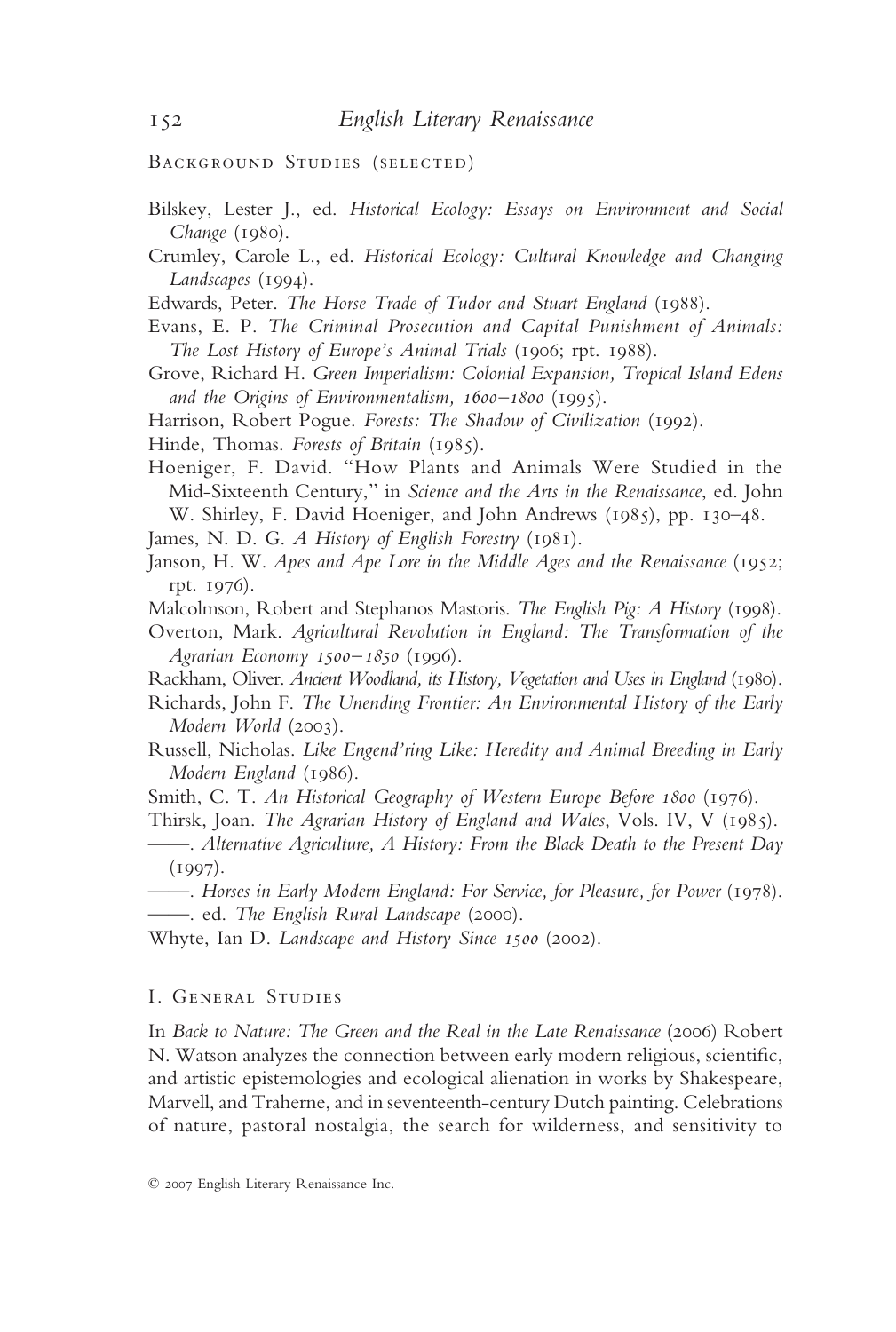non-human life in the late Renaissance all respond to this alienation and a corresponding despair over the possibility of recovering a fully natural "real" world. Raymond Williams explores the role of capitalism in constructing distinctions between rural and urban spaces and practices in *The Country and the City* (1973). Keith Thomas reconstructs early modern assumptions and beliefs about human relationships to animals, vegetation, and the land in *Man and the Natural World: Changing Attitudes in England 1500–1800* (1983). In "The Historical Roots of Our Ecologic Crisis," *Science* 155 (1967) 1203–37; rpt. in *The Ecocriticism Reader* (1996), ed. Cheryl Glotfelty and Harold Fromm, pp. 3–14, Lynn White Jr. locates the origins of twentieth-century ecological conditions in the historical rise to dominance of Judeo-Christian values. Max Oelschlaeger focuses on the transition from medieval organicism to early modern economic and mechanistic views of wilderness in "The Alchemy of Modernism: The Transmission of Wilderness into Nature" in his *The Idea of Wilderness From Prehistory to the Age of Ecology* (1991), pp. 68–96. Diane Kelsey McColley, "The Commodious Ark: Nature's Voice in Early Modern Poetry," in *The Environmental Tradition in English Literature*, ed. John Parham (2002), pp.130–43, argues for an early modern ecological consciousness in Milton's and Marvell's poetic portraits of human responsiveness to the natural world.

### II. Studies of Individual Topics

A. *Gender.* In *The Death of Nature: Women, Ecology and the Scientific Revolution* (1980) Carolyn Merchant argues for the displacement during the early modern period of an organic view of the world by scientific and mechanistic models that "sanctioned the domination of both nature and women." Sylvia Bowerbank, *Speaking for Nature: Women and Ecologies of Early Modern England* (2004), argues that the early modern origins of ecofeminism can be found in women writers' responses to the association of the natural world with women—powerless, marginalized, despised, demonized; writers such as Margaret Cavendish and Mary Wroth consequently established a politicized defense of nature that constituted a form of self-defense and re-valuing of both nature and women. In the same vein, Bill Phillips contrasts Milton's and Donne's exploitative representations of nature with women writers' explorations of the paradoxes and problems involved in using the woman=nature equation to justify patriarchy and imperialism in "The Rape of Mother Earth in Seventeenth Century English Poetry: An Ecofeminist Interpretation," *AtlantisR* 26 (2004), 49–60. Donna Landry, "Green Language: Women Poets as Naturalists in 1653 and 1807," in *Forging Connections: Women's Poetry from the Renaissance to Romanticism*, ed. Anne K. Mellor, Felicity Nussbaum, and Jonathan F. S. Post (2002), pp. 39–61, turns the equation around to argue that women's different relationship to the natural world influences their relationship to poetry.

<sup>© 2007</sup> English Literary Renaissance Inc.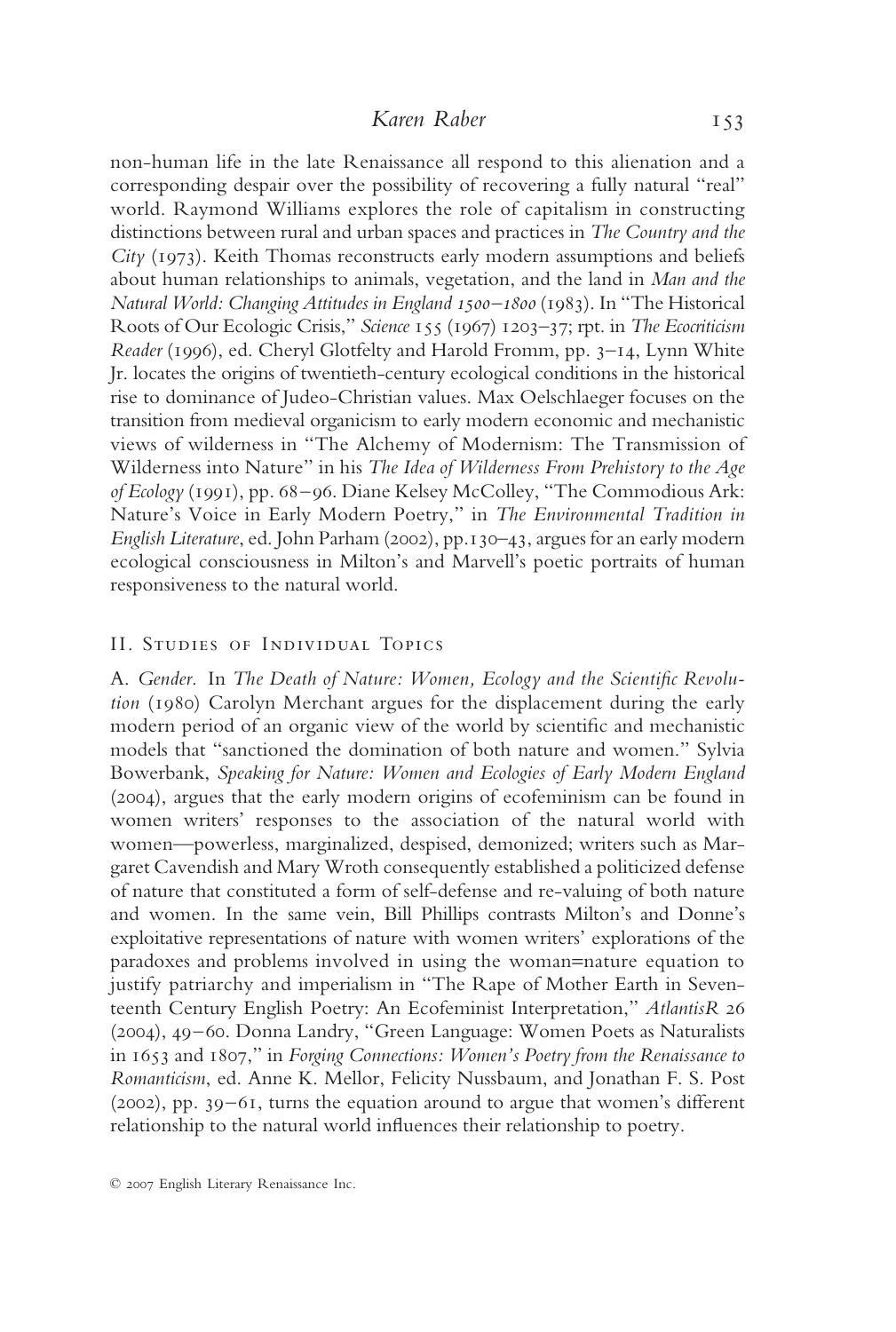Anne E. McIhaney, " 'Whole Shoals of Men': Representations of Women Anglers in Seventeenth Century British Poetry," in *Reading the Earth: New Directions in the Study of Literature and the Environment*, ed. Michael P. Branch, Rochelle Johnson, Daniel Patterson, and Scott Slovic (1998), pp. 55–66, argues that the piscatory pastoral, a religious sub-genre that characterizes men as fishers of souls, was often adapted to models of erotic love depicting women as anglers using their beauty for bait.

B. *Animals.* Louis B. Wright, "Animal Actors on the English Stage Before 1642," *PMLA* 42 (1927), 656–69, offers a thorough overview of the presence of animals in stage plays, arguing that playwrights could rely on a pool of animal actors well-trained by their use in interludes and other informal entertainments. Erica Fudge, *Perceiving Animals: Humans and Beasts in Early Modern English Culture* (2000), argues that animals' ideological function in policing the boundaries between human and non-human was complicated and even undermined by the logical implications of their representation in literature, natural philosophy, the law, and religion. In "Monstrous Acts: Bestiality in Early Modern England," *History Today* 50 (2000), 20–25, Fudge explains that the 1533 act declaring bestiality a capital offence marked a new fear about differentiating humans from animals, inspired by New World discovery, the Reformation, and empirical science. Manfred Pfister, " 'Man's Distinctive Mark': Paradoxical Distinctions between Man and His Bestial Other in Early Modern Texts," in *Telling Stories: Studies in Honour of Ulrich Broich on the Occasion of his 60th Birthday*, ed. Elmar Lehmann and Bernd Lenz (1992), pp. 17–33, argues that monstrosity, colonial encounters, and examples of bestiality all confuse human and non-human beings, thus potentially dismantling the neat hierarchies of the Great Chain of Being.

Erica Fudge prints eight essays on animals in her *Renaissance Beasts: Of Animals, Humans and Other Wonderful Creatures* (2004). Kathryn Perry's "Unpicking the Seam: Talking Animals and Reader Pleasure in Early Modern Satire," pp. 19–36, argues that the use of talking animals in satire could pose a threat to ideals of order and decorum, or could arouse pleasure at the risks in seeing the human/ animal boundary subverted. Brian Cummings, "Pliny's Literate Elephant and the Idea of Animal Language in Renaissance Thought," pp. 164–85, examines the epistemological crisis precipitated by animal speech. S. J. Wiseman, "Hairy on the Inside: Metamorphosis and Civility in English Werewolf Texts," pp. 50–69, argues that werewolves "articulate and resolve a crisis" in defining the human, while Peter Harrison, "Reading Vital Signs: Animals and the Experimental Philosophy," pp. 186–207, claims that animals' status with the new practitioners of natural philosophy as aesthetically perfect works of God paradoxically led to their increasingly inhumane treatment. James Knowles argues the special place of the ape in challenging ideas about the uniqueness of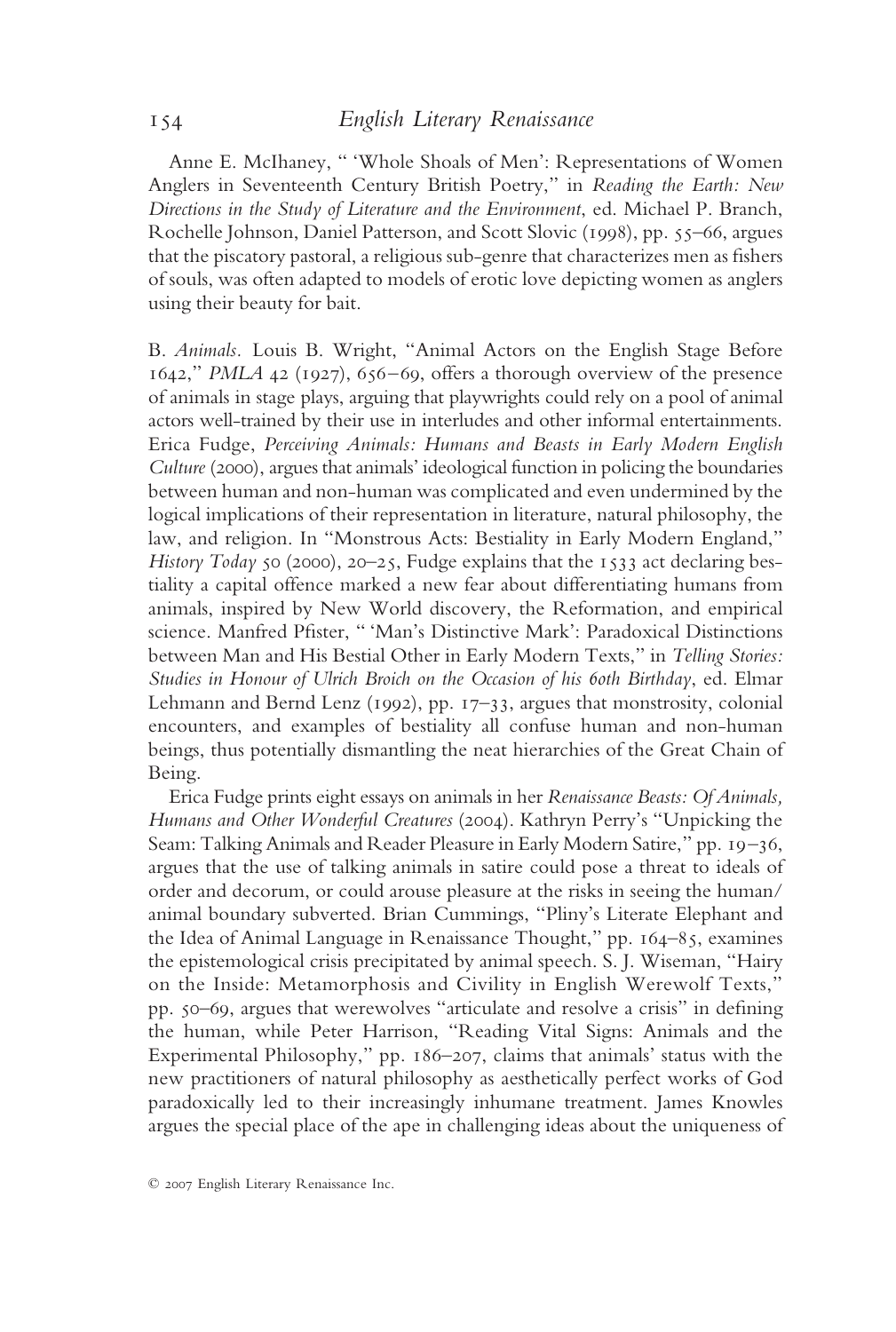# *Karen Raber* 155

humans in " 'Can Ye Not Tell a Man from a Marmoset?': Apes and Others on the Early Modern Stage," pp. 138–63. In "Saying Nothing Concerning the Same: On Dominion, Purity, and Meat in Early Modern England," pp. 70–86, Erica Fudge notes that Reformation theology could not fully account for the implications of meat-eating when it potentially threatened distinctions between animal and human. Elspeth Graham notes in "Reading, Writing, and Riding Horses in Early Modern England: James Shirley's *Hyde Park* (1632) and Gervase Markham's *Cavelarice* (1607)," pp. 116-37, that horses are "spectacularized" and objectified by both works. Alan Stewart connects James's apparently trivial canine epithets for Robert Cecil and his style of governance in "Government by Beagle: The Impersonal Rule of James VI and I," pp. 101–15.

Four essays in *The Culture of the Horse: Status, Discipline, and Identity in the Early Modern World*, ed. Karen Raber and Treva J. Tucker (2005), address the special place of the horse in early modern England. Kevin de Ornellas links references to horse-care to political criticism of England's social and economic failures in " 'Faith, Say A Man Should Steal Ye—and Feed Ye Fatter': Equine Hunger and Theft in *Woodstock*," pp. 113–37. Karen Raber argues in "A Horse of a Different Color: Nation and Race in Early Modern Horsemanship Treatises," pp. 225–43, that through depictions of breeds, grooming, and ownership, writers could reconfigure issues of class, nation, and race in the later seventeenth century, while Richard Nash claims the creation and preferment of the thoroughbred horse was a principal site for the construction of national superiority in "'Honest English Breed': The Thoroughbred as Cultural Metaphor," pp. 245–72. Donna Landry connects the invention of the forward riding seat, also called the hunt seat, with ideas of English liberty and freedom in "Learning to Ride in Early Modern Britain, or, The Making of the English Hunting Seat," pp. 329–49.

Karen L. Raber focuses on the creation of animal subjectivity in " 'Reasonable Creatures': William Cavendish and the Art of Dressage," in *Renaissance Culture and the Everyday*, ed. Patricia Fumerton and Simon Hunt (1999), pp. 42–66. Mary E. Fissell, "Imagining Vermin in Early Modern England," in *The Animal/ Human Boundary: Historical Perspectives*, ed. Angela N. H. Creager and William Chester Jordan (2002), pp. 77–114, argues that the categorization of certain creatures as vermin is an indicator of which historical changes in human social order generated anxiety—for instance, the social and symbolic status of food, a typical target for verminous theft. Constance B. Hieatt argues that the lost language of falconry significantly influences interpretation of passages in Spenser, Shakespeare, Heywood, and others, in "Stooping at a Simile: Some Literary Uses of Falconry," *PLL* 19 (1983), 339–60. Timothy Raylor explores Samuel Hartlib's book on bee-keeping as a model for agricultural reform and communal politics in "Samuel Hartlib and the Commonwealth of Bees," in *Culture and Cultivation in Early Modern England: Writing and the Land*, ed.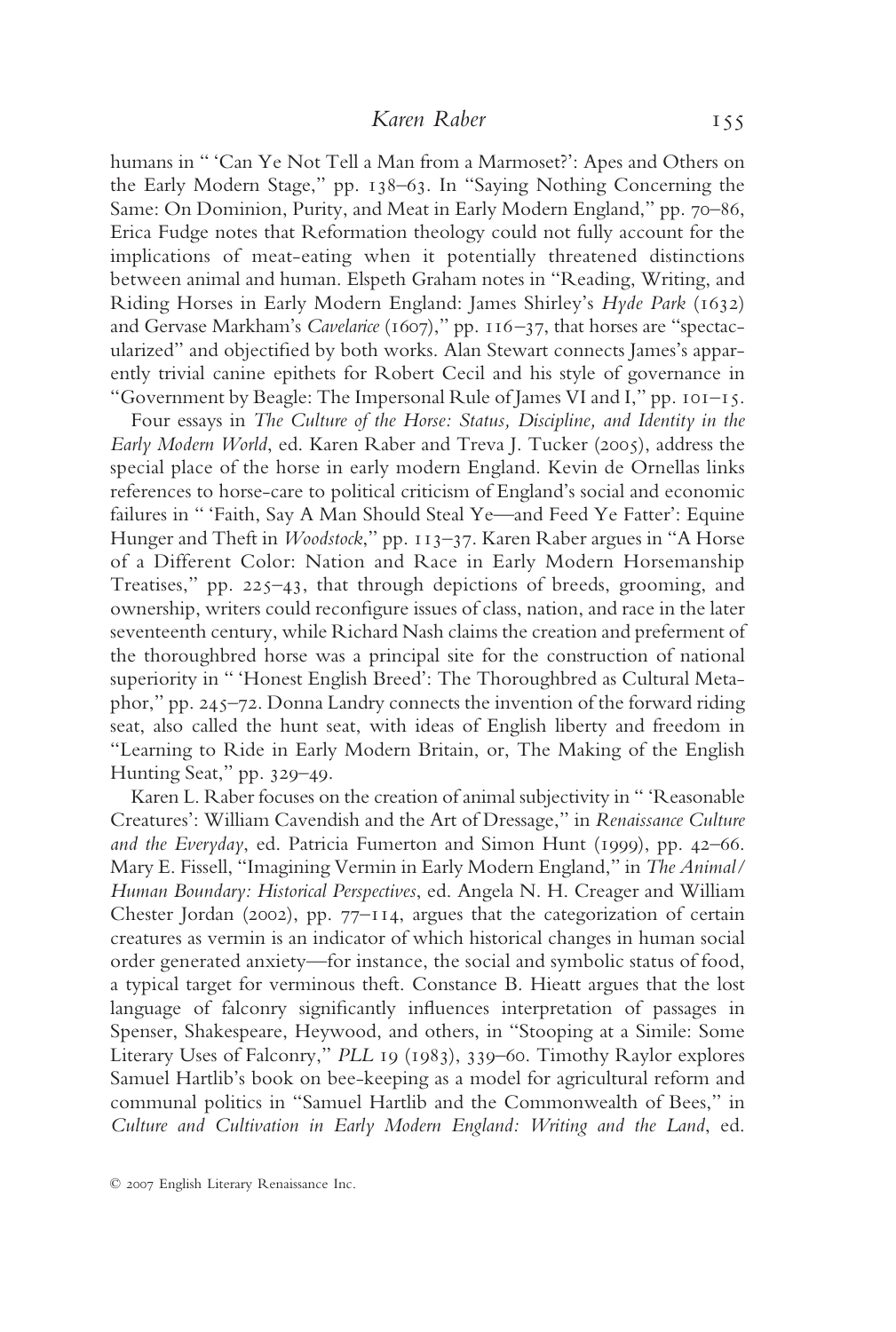Michael Leslie and Timothy Raylor (1992), pp. 91–129. Susan Wiseman traces the troubling overlap of ape and human in "Monstrous Perfectibility: Ape-Human Transformations in Hobbes, Bulwer, Tyson," in *At the Borders of the Human: Beasts, Bodies and Natural Philosophy in the Early Modern Period*, ed. Erica Fudge, Ruth Gilbert, and Susan Wiseman (1999), pp. 215–38.

Ian MacInnes argues that animal character attaches to and clarifies human identity in "Mastiffs and Spaniels" Gender and Nation in the English Dog," *TexP* 17 (2003), 21–40: the English were, according to MacInnes, caught in the contrast between a sense of themselves as rude, rough, savage fighters, versus their depiction as civil but fawning sycophants. In "Clever Dogs and Nimble Spaniels: On the Iconography of Logic, Invention and Imagination," *EIRC* 24 (1998), 1–36, Karl Josef Höltgen claims the special flexibility of the dog in metaphorically conveying aspects of human reason and imagination. Building on Höltgen's work, James S. Baumlin and Barbara Watson, " 'Rational' Dogs and Spiritual Fools: The Renaissance Iconography of 'Natural' Reason vs. Divine Guidance in German Artwork and English Poetry," *EIRC* 30 (2004), 197–230, include dogs engaged in spiritual, as well as rational quests, as they appear in alchemical texts, the tarot, and the poetry of George Herbert. Matthew Bliss, in "Property or Performer: Animals on the Elizabethan Stage," *TheatreS* 39 (1994), 45–59, argues that animals were in some plays probably able to take commands and perform, in others reduced to objects, resulting in the constant redrawing of the boundary between animal and actor. Mark S. R. Jenner, "The Great Dog Massacre," in *Fear in Early Modern Society*, ed. William G. Naphy and Penny Roberts (1997), pp. 44–61, dismisses the idea that dogs and cats were routinely killed to prevent plague and other diseases, and argues instead that because such animals resembled masterless men, they became targets for fears about the erosion of social order.

In "Reading the Passions: The Fall, the Passion and Dominion Over Nature," in *The Soft Underbelly of Reason: The Passions in the Seventeenth Century*, ed. Stephen Gaukroger (1998), pp. 49–78, Peter Harrison claims that animals were used to represent symbolically fallen human nature, especially the passions over which human control often failed. David Cressy uses a case of monstrous animal birth to argue for an historiographical practice attentive to "discord and dissension" in "Agnes Bowker's Cat: Childbirth, Seduction, Bestiality, and Lies," in his *Travesties and Transgressions in Tudor and Stuart England* (2000), pp. 9–28. Bruce Boehrer focuses on the parrot in literature, arguing that it was gradually associated with intellectual inferiority in " 'Men, Monkeys, Lap-Dogs, Parrots, Perish All!': Psittacine Articulacy in Early Modern Writing," *MLQ* 59 (1998), 171–93. In "The Passions and Animal Language, 1540–1700," *JHI* 62 (2001), 427–44, R. W. Serjeantson demonstrates that by the sixteenth century, a consensus had emerged among philosophers that animal speech expressed animal passion, and so presented a challenge to the supposed unique status of humans.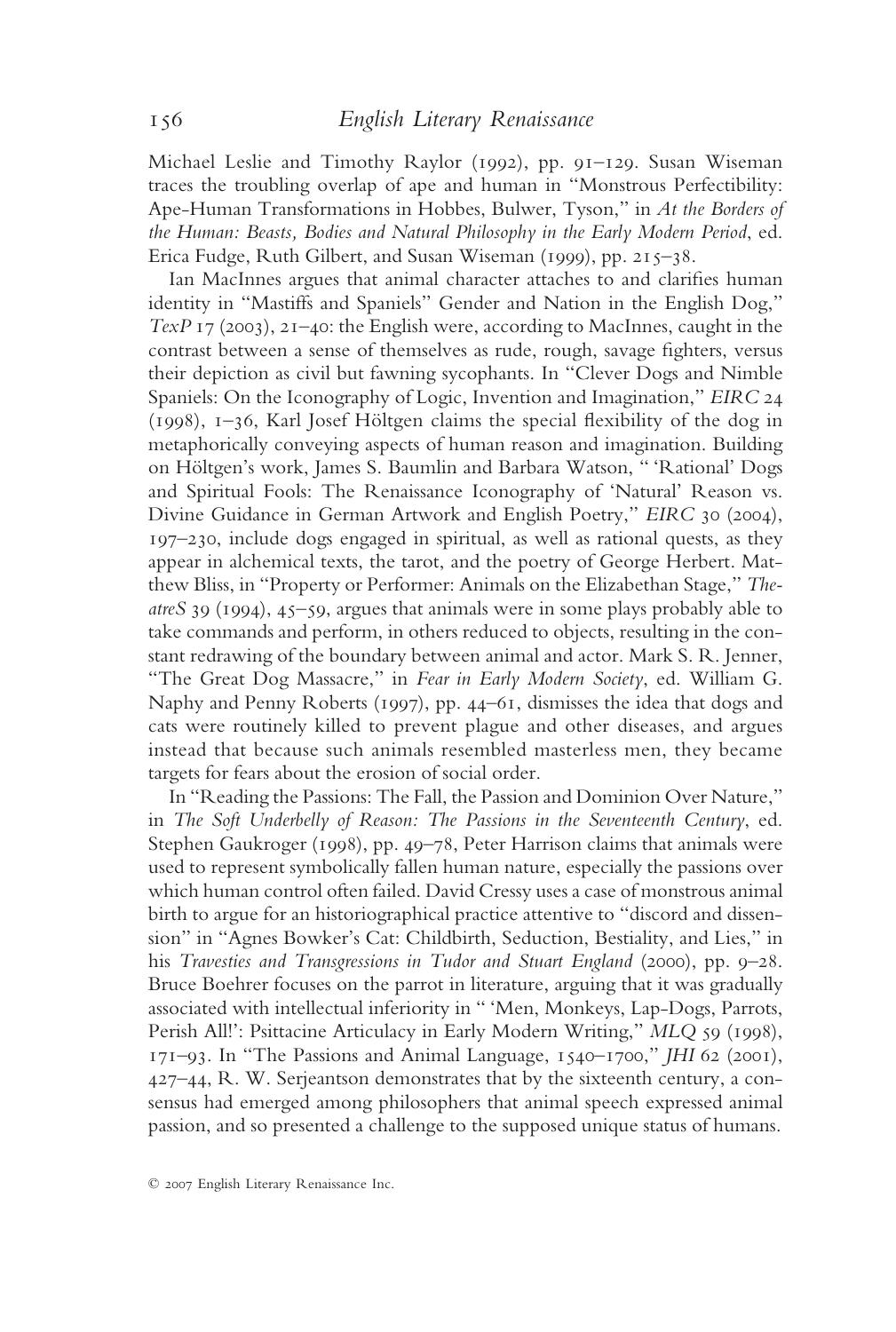# *Karen Raber* 157

Robert B. Manning, *Hunters and Poachers: A Social and Cultural History of Unlawful Hunting in England, 1484–1640* (1993), claims although hunting was legally and socially important in enforcing social distinction, in practice it was a far more socially diverse a pursuit. In "Hunting, Hawking, and the Early Tudor Gentleman," *History Today* 53 (2003), 21–27, James Williams concludes that hunting's popularity stemmed in part from its function in creating and affirming class values and social networks among the gentry. Matt Cartmill focuses on the rise of anti-hunting sentiment in More and Shakespeare in ch. 5 of *A View to A Death in the Morning: Hunting and Nature Through History* (1995). Dan Beaver analyzes the role of hunting's ideological uses in criticizing injustice, the failure of noble behavior, and local abuses of law and custom in "The Great Deer Massacre: Animals, Honor, and Communication in Early Modern England," *JBS* 38 (1999), 187–216. In "The Forest, the Wild, and the Sacred: A Study of *A Treatise and Discourse of the Lawes of the Forest* by John Manwood," in his *New Perspectives on the Shakespearean World*, trans. Janet Lloyd (1981), Richard Marienstras examines hunting laws for the social and political ideologies they convey.

C. *Gardens, Landscapes, Geography.* In *Green Desire: Imagining Early Modern English Gardens* (2003), Rebecca Bushnell argues that garden and husbandry manuals are a template to changing expectations among early moderns about the material and imaginative conditions of life, constructing readers and writers as well as the gardens they purported to help create. Terry Comito's *The Idea of the Garden in the Renaissance* (1978) surveys the function of the representation of gardens as an imaginative interconnection between self and world—gardens as sacred spaces, as places of philosophy, of love. John Dixon Hunt, *Garden and Grove: The Italian Renaissance Garden in the English Imagination, 1600–1750* (1986; rpt. 1996) notes that the English garden's theatricality, gardeners' interest in antiquity, and the association of political authority with the garden were initially derived from Italian sources; later in the seventeenth century, choosing to follow this Italian, rather than the new French, style could itself have political implications. Roy Strong connects the history of garden design with the institution and propaganda of the monarchy in *The Renaissance Garden in England* (1979; rpt. 1998). Jennifer Nevile compares the static designs of gardens with courtly dance patterns in "Dance and the Garden: Moving and Static Choreography in Renaissance Europe," *RenQ* 52 (1999), 805–36.

Kenneth Robert Olwig finds that landscape as a social and political concept evolves to articulate changing ideas about nation, community, and state in *Landscape, Nature, and the Body Politic: From Britain's Renaissance to America's New World* (2002). Chris Fitter historicizes the aesthetics of landscape description in early modern literature in *Poetry, Space, Landscape: Toward a New Theory* (1995). In *From Landscape to Literature: The River and the Myth of Geography* (1986),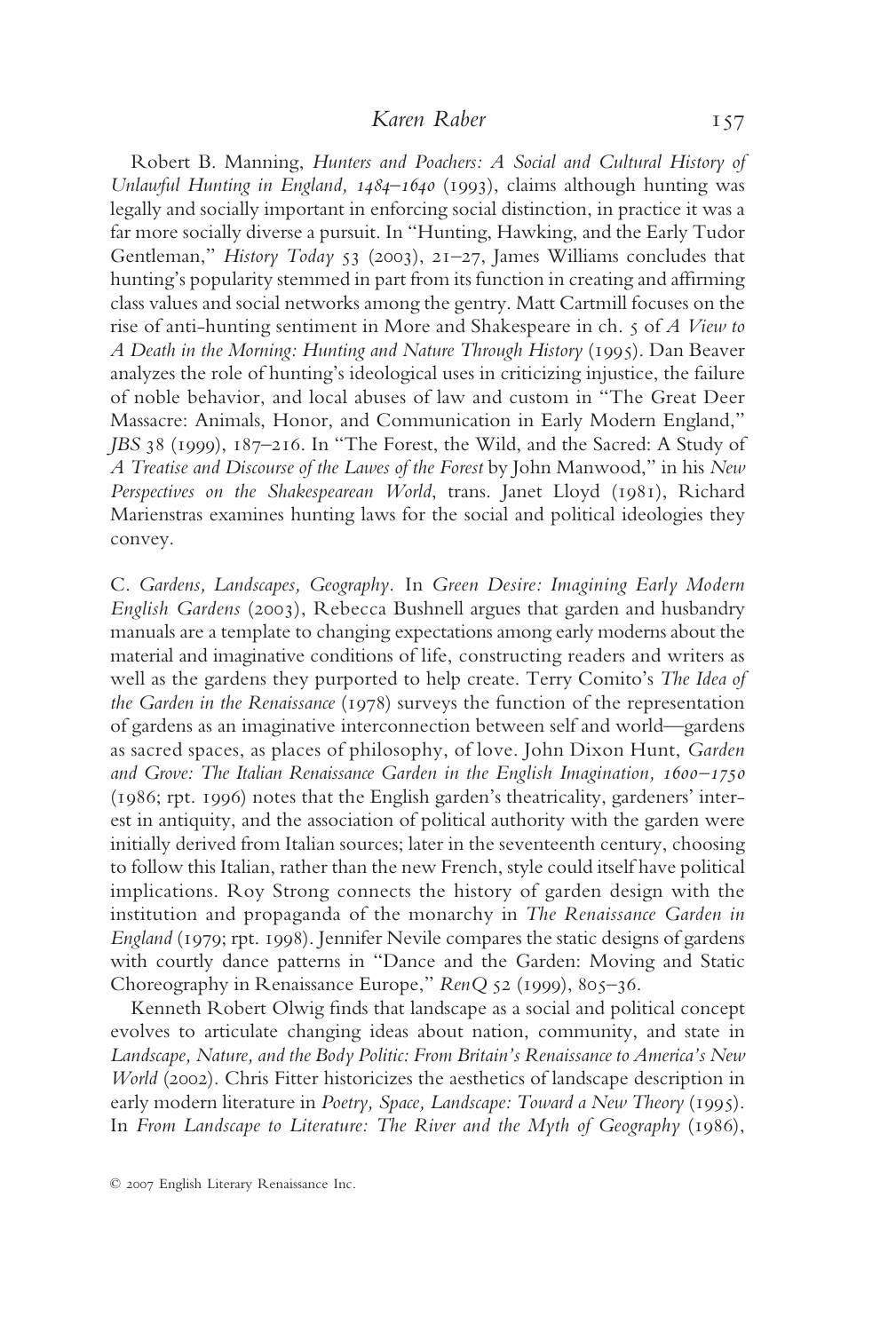William H. Herendeen analyzes the emergence of the river poem in early modern literature, situating it in the context of historical fascination with rivers as the markers of national identity, distinction, and unity of a people. In *The Politics of Landscape: Rural Scenery and Society in English Poetry, 1630–1660* (1979), James G. Turner analyzes the ideological uses of landscape and topography, arguing that moral analogies between landscapes and their owners, between the physical body of humans and the natural organization of the land, and between peaceful kingdoms and country estates, all of which naturalize social hierarchy, and were complicated and destabilized by Caroline politics. H. M. Richmond argues that English Renaissance poets' ecological sensibilities can be traced to the importance of nature in their European and classical antecedents in *Renaissance Landscapes: English Lyrics in a European Tradition* (1973).

In "The Plot Thickens: Surveying Manuals, Drama, and the Materiality of Narrative Form in Early Modern England," *ELH* 69 (2002), 617-48, Martin Brückner and Kristen Poole mount a material-historical analysis of the idea of "plotting," with its origins in geographical and legal terminology, focusing on how the theater appropriated a "geodetic vocabulary" to describe its practices.

D. *Georgic.* Andrew McRae focuses on depictions of the land, the plough, and the laborer who tills as cultural images that negotiate the social dislocations of agricultural improvement in *God Speed the Plough: The Representation of Agrarian England*, 1500–1660 (1996). McRae likewise claims the plough is the central term in legitimizing constructions of georgic labor merged with pastoral ideals of ease in "Husbandry Manuals and the Language of Agrarian Improvement," in Leslie and Raylor (II, B), pp. 35–62. Anthony Low's *The Georgic Revolution* (1985) argues that the agricultural revolution of the eighteenth century was preceded and made possible by a "georgic revolution" in seventeenth-century literature and science, which transformed ways of thinking about rural life, land and labor. In "New Science and the Georgic Revolution in Seventeenth Century English Literature," *ELR* 13 (1983), 231–59, Low shows that advances in the new science helped dispel "anti-georgic" prejudices, paving the way for the georgic revolution. In "Agricultural Reform and the Love Poems of Thomas Carew; with an Instance from Lovelace," in Leslie and Raylor (II, B), pp. 63–80, Low contrasts Carew's poetry, which reflects the positive connotations beginning to accrue to the idea of a market economy, with that of Lovelace, which directly appropriates images on land enclosure to affirm libertinism and the latitudes of a free market.

## III. Studies of Individual Writers

A. *Edmund Spenser (1552–1599).* Sean Kane, "Spenserian Ecology," *ELH* 50 (1983), 461–83, argues for using the principles of ecology to analyze cyclical and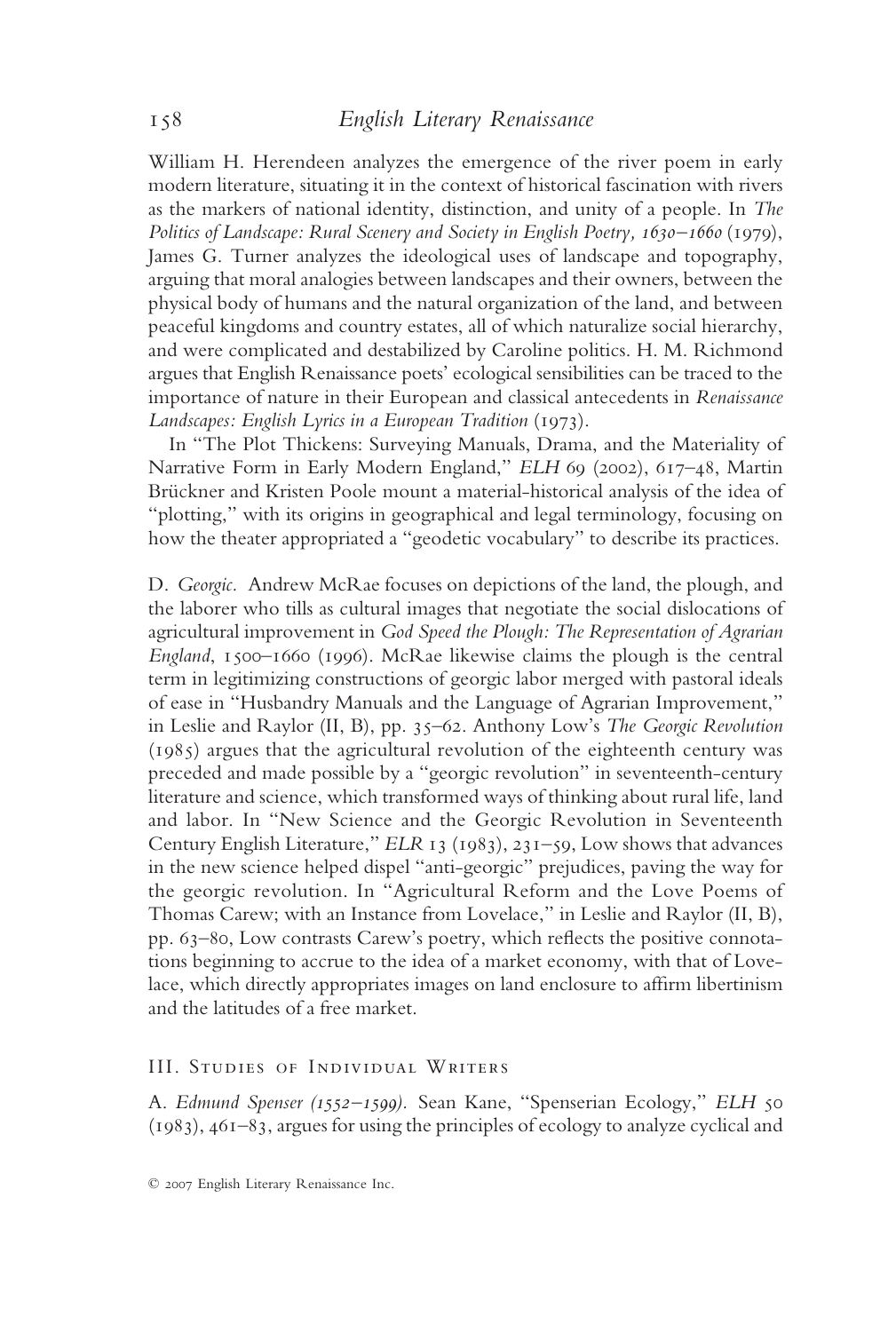# *Karen Raber* 159

random patterns in the structure of *The Faerie Queene*. In "Shepherds, Wolves, Foxes and Others in Spenser's *Shepheardes Calender*," *Reinardus* 7 (1994), 113– 26, Elizabeth Porges Watson shows that Spenser's use of animal folklore and beast fables as sources for his allegorical animals allows him gently to admonish the English Church to greater vigilance over its own excesses. In "Spenser's Ark of Animals: Animal Imagery in the *Faery Queen*," *SEL* 3 (1963), 85–107, Madeleine Pelner Cosman concludes that Spenser's pervasive use of animals actually contributes to the humanizing of characters, showing their emotions, differentiating character types, and creating lively action. Thomas Herron explores Spenser's pro-Irish "georgic spirit" in "'Goodly Woods': Irish Forests, Georgic Trees in Books 1 and 4 of Edmund Spenser's *Faerie Queene*," *JRMMRA* 19 (1998), 97–122.

B. *William Shakespeare (1564–1616).* In *Green Shakespeare: From Ecopolitics to Ecocriticism* (2006), Gabriel Egan analyzes Shakespeare's plays alongside patterns of recent ecological crises, advances in genetics, geology, and nuclear fission, as well as in the context of Shakespeare's own world's understanding of humoral theory, dietary regime, and astrology, to argue that the plays stage competing ideas about organicism and mechanism. Egan also argues that the "muchreviled" *Elizabethan World Picture* of E. M. W. Tillyard bears a striking resemblance to ecocriticism's "Gaia hypothesis" (the proposition that the earth is a single, unified organism) in "Shakespeare and Ecocriticism: The Unexpected Return of the Elizabethan World Picture," *LiteratureC* 1 (2003–2004). Jeanne Addison Roberts argues that forest settings embody confusion, wandering, and error in an artificial, not realistic version of landscape in "Shakespeare's Forests and Trees," *SHR* 11 (1977), 108–25, and offers a feminist, psychoanalytic reading in *The Shakespearean Wild: Geography, Genus, and Gender* (1991), proposing that Shakespeare's plays establish the "seductive and terrifying" wild, whether figured through landscapes or animals, as that which is outside patriarchal control, but which is never fully walled off by the apparent triumphs of (maledominated) civilization. Linda Woodbridge, "Green Shakespeare," in her *The Scythe of Saturn: Shakespeare and Magical Thinking* (1994), argues that the consequence of analogizing the state as a body and vice versa was a profound responsiveness in Shakespeare's plays to organic nature, and a resistance to deforestation, urbanization, enclosure, and other threats to the natural world.

Allen Debus, "The Study of Nature in a Changing World," in his *Man and Nature in the Renaissance* (1978), situates natural philosophy in the context of medical and scientific advances, proposing that a period of "textual criticism" displaces old methods in favor of observation. In *Shakespeare's "King Lear" with "The Tempest": The Discovery of Nature and the Recovery of Classical Natural Right* (2004), Mark A. McDonald claims that even as nature comes to seem detached from its older moral implications, natural philosophy becomes increasingly

<sup>© 2007</sup> English Literary Renaissance Inc.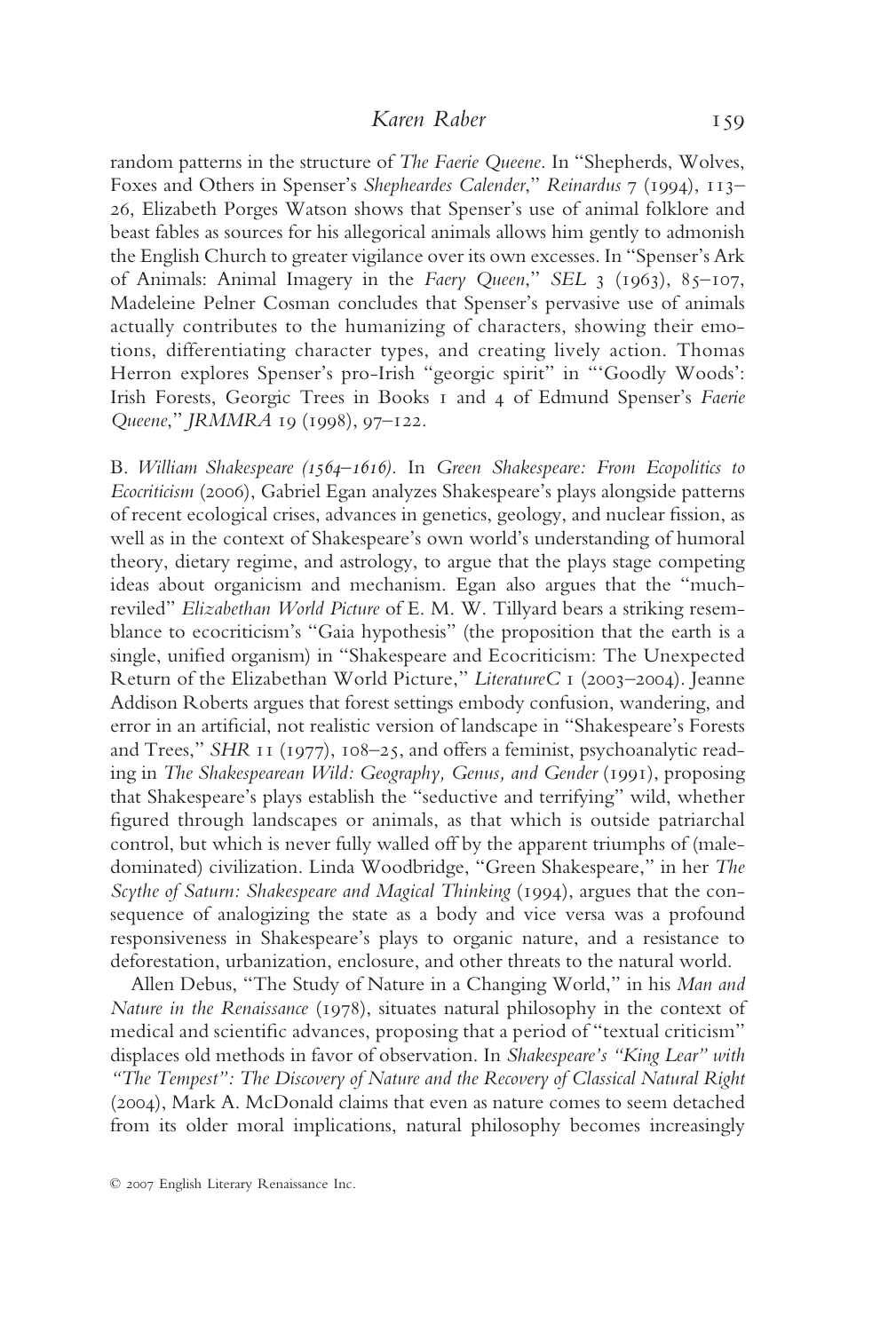important to Shakespeare's concept of natural causes for human justice. L. T. Fitz [Linda Woodbridge], "The Vocabulary of the Environment in *The Tempest*," *SQ* 26 (1975), 42–47, argues that while the play's masque emphasizes cultivation, order, and fruitfulness, the "reality" of the island is that it is represented as hostile, wild, and barren. Iffat Ara suggests that women catalyze a return to the external, natural world in "Art and Nature in *Love's Labours Lost*," *AJES 14* (1989), 131–41.

Simon C. Estok coins the term "ecophobia" in "Conceptualizing the Other in Hostile Early Modern Geographies: Situating Ecocriticism and Difference," *ELLS* 45 (1999), 877–98, to describe the patterns of social and racial oppression in works like *The Tempest, Henry V*, and *The Merchant of Venice*, as well as Heywood's *Fair Maid of the West*, that are integrally connected to the process of environmental domination and commodification. In "Teaching the Environment of *The Winter's Tale*: Ecocritical Pedagogy for Shakespeare," in *Shakespeare Matters: History, Teaching, Performance*, ed. Lloyd Davis (2003), pp. 177–90, Estok offers a materialist reading of nature in the play in order to argue that it fails to challenge the ecophobic perspective of Shakespeare's world, and in "Pushing the Limits of Ecocriticism: Environment and Social Resistance in *2 Henry VI*and *2 Henry IV*," *ShakesRev* 40 (2004), 631–58, he argues that ecocritical methods applied to Shakespeare's two plays are especially useful in highlighting a necessary connection between social rebellion and attitudes toward nature.

Robert N. Watson, "As You Liken It: Simile in the Wilderness," *ShakeS* 56 (2003), 79–92, later incorporated into his *Back to Nature* (I), proposes Shakespeare "herald[s] a great inversion in his culture's quest for truth"; *As You Like It* in particular repeatedly represents a desire for simple unification with nature that is belied by the workings of language, which interjects self-consciousness between the speaker and the world. In *Shakespeare's Doctrine of Nature: A Study of "King Lear"* (1969), John Danby claims that the play contrasts two visions of nature—as benign, rational, orderly, and benevolent toward humans, or amoral and malignant, infected with the new scientific, bureaucratic regimented, Hobbesian aspects of seventeenth-century culture. Xiaoyang Zhang follows Danby's divison of nature in his overview, "Shakespeare and the Idea of Nature in the Renaissance," in *Shakespeare and the Triple Play: From Study to Stage to Classroom*, ed. Sidney Homan (1988), pp. 82–88.

Simon C. Estok introduces a special cluster on Shakespeare and ecocriticism for *ISLE* 12:2 (2005), 109–17, focusing on obstacles to and advantages of bringing ecological criticism to bear on early literatures. Breyan Strickler's essay for the volume, "Sex in the City: An Ecocritical Perspective on the Place of Gender and Race in *Othello*," 119–37, connects images of ecological contamination in the play with its themes of purity and pollution. Frederick O. Waage focuses on dirt, earth, and mud in advancing Estok's analysis of what ecocriticism can contribute to a reading of Shakespeare in "Shakespeare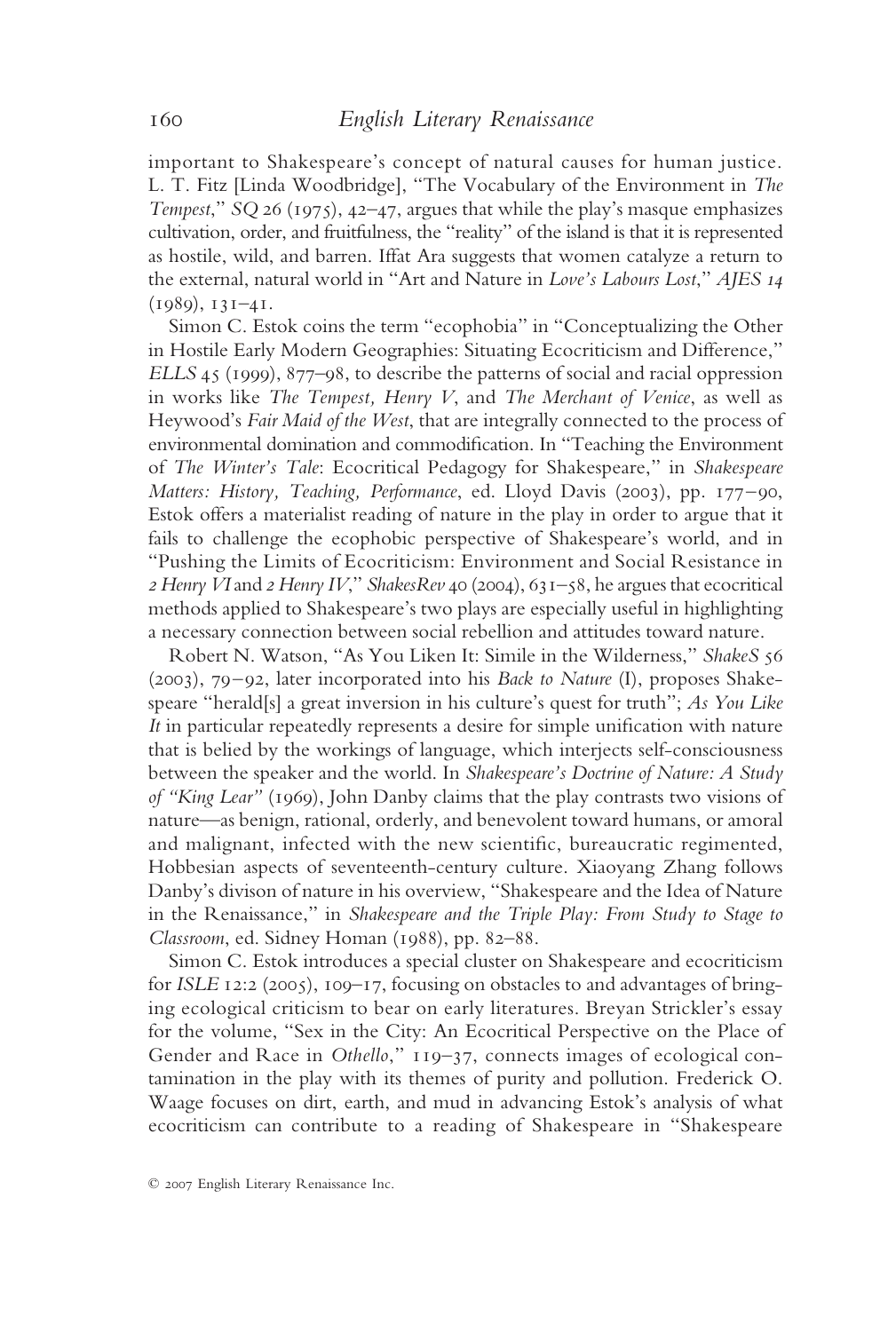Unearth'd," 139–64. Sharon O'Dair analyzes Mazursky's film adaptation of Shakespeare's *The Tempest* for its concretizing extension of the play's pastoralism in "*The Tempest* as *Tempest*: Does Paul Mazursky 'Green' William Shakespeare?" 165–78.

In " 'Tongues in Trees': The Book of Nature in *As You Like It*," *MLS* 18 (1988), 65–74, Paul J. Willis focuses on the ways that characters in the play "read" Arden differently, concluding that Shakespeare questions the notion that nature easily translates into a book in which God's design can be discerned. In "The Green Underworld of Early Shakespearean Tragedy," *ShakeS* 17 (1985), 25–47, Charles R. Forker claims that the green world of nature and creation is still present, albeit as a lost potentiality, in tragedies like *Julius Caesar*, *Hamlet*, *Romeo and Juliet*, and *Titus Andronicus*.

In *Shakespeare and the Geography of Difference* (1994), John Gillies argues that Shakespeare was exposed to both the new geography and the old cosmography of his time, relying on both to represent cultural distinctions between Europe and its Others. Garrett A. Sullivan Jr. explores Shakespeare's use of the old and new geographies in structuring ideals of hospitality, paternity, and flight in the comedies and romances in "Shakespeare's Comic Geographies," *A Companion to Shakespeare's Works: The Comedies*, ed. Richard Dutton and Jean E. Howard (2003), III, 182–99. Caroline Patey argues that the theater and the garden share "an aesthetics, a philosophy of life and even . . . the same technological universe" in "Shakespeare's Italian Nature, or From Garden to Stage," in *The Renaissance Theatre: Texts, Performance, Design*, ed. Christopher Cairns (1999), I, 107–16.

Edward I. Berry, in *Shakespeare and the Hunt: A Cultural and Social Study* (2001), analyzes the historical, social and literary attitudes for and against hunting, claiming that it was a vital locus of social conflict over definitions of monarchy and structures of social distinction and gender. Chris Fitter, "The Slain Deer and Political Imperium: *As You Like It* and Marvell's 'Nymph Complaining for the Death of Her Fawn,' " *JEGP* 98 (1999), 193–218, argues that from political resistance to absolutism early modern writers derived new sensitivities about tyranny toward "inferior creatures" in the royal pastime of the hunt, conveyed through the literary topos of the sobbing deer. In "The Idea of Hunting in *As You Like It*," *ShS* 21 (1993), 72–95, A. Stuart Daley explains the technical aspects of hunting that would have been familiar to Shakespeare's audience.

In *Shakespeare Among the Animals: Nature and Society in the Drama of Early Modern England* (2002), Bruce Boehrer describes the ways that animal metaphors, bestiality, interest in exotic species, and the species/race intersection in early modern drama could function as positive opportunities in the construction of biological and social identities. Anthony Dent establishes the wider historical and social contexts for Shakespeare's references to horses in *Horses*

<sup>© 2007</sup> English Literary Renaissance Inc.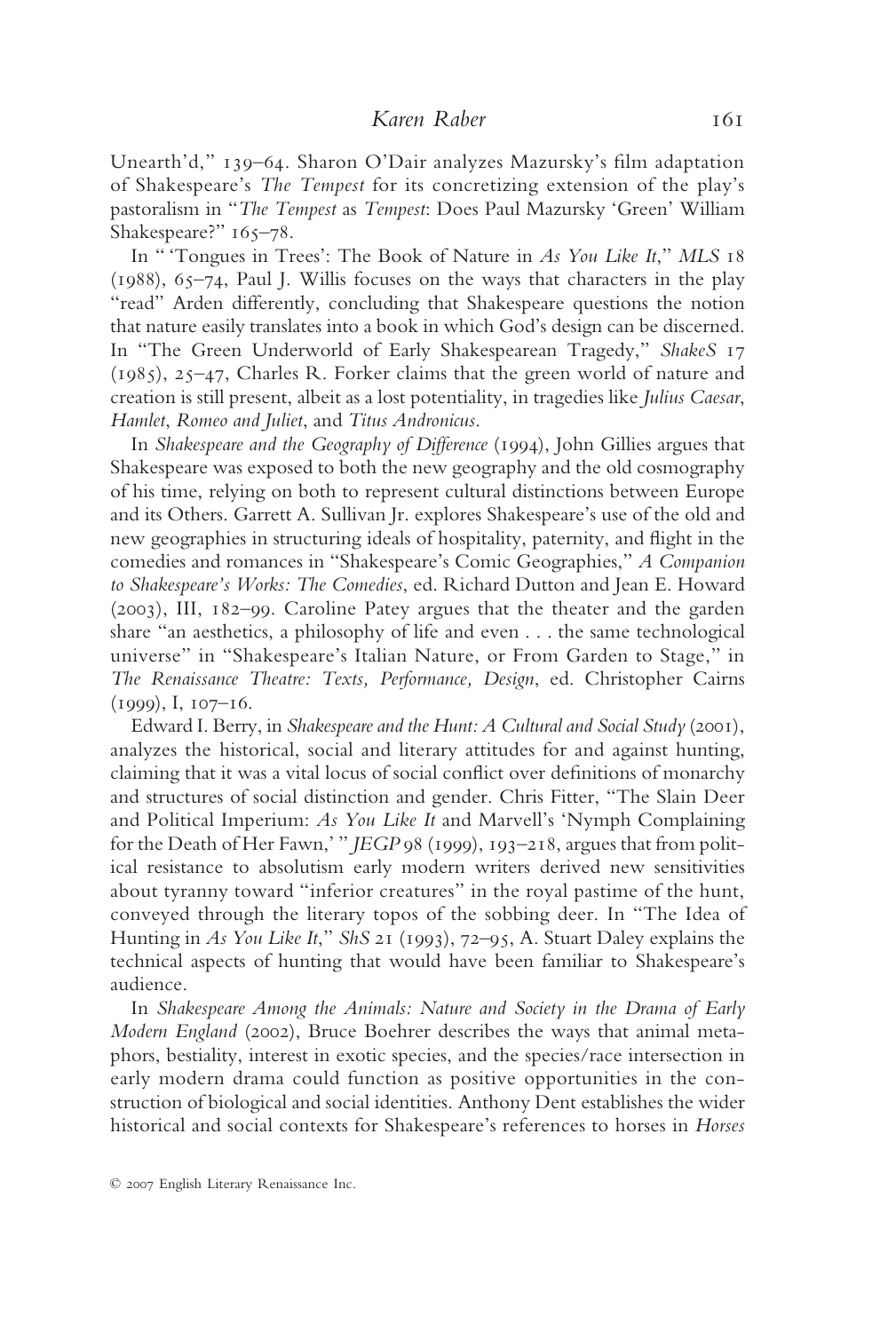*in Shakespeare's England* (1987). Joseph W. Meeker, "Hamlet and the Animals," in his *The Comedy of Survival: Studies in Literary Ecology* (1972), pp. 60–78, argues that if we take evolutionary biology seriously as a source for human psychology we can read a play like *Hamlet* as a drama of animal behavior, including interspecies aggression, predatory behavior, inhibition, and instinct. In " 'Why Should a Dog, a Horse, a Rat, Have Life and Thou No Breath At All': Shakespeare's Animations," in Fudge (II, B), pp. 87–100, Erica Sheen proposes the connections between Shakespeare's representation of animals and the institutional status of theatrical property. Jeanne Addison Roberts, "Animals as Agents of Revelation: The Horizontalizing of the Great Chain of Being in Shakespeare's Comedies," *NYLF* 5–6 (1980), 79–96, claims that Shakespeare's metamorphic language about animals creates a chain of being in which animals and man share an unequal relationship to God.

Bruce Boehrer, "Shakespeare and the Social Devaluation of the Horse," in Raber and Tucker (II, B),  $pp. 9I-III$ , argues that the horse's ability to signify high status diminished, until in Shakespeare's plays it is associated with defunct—and often ridiculous—ideologies of chivalry. Bert O. States claims in "The Horses of *Macbeth*," *KR* 7 (1985), 52–66, that Shakespeare's language of spurring, jumping, and riding emblematizes Macbeth's psychological drive, while at the same time symbolizing the play's descent toward chaos and apocalypse. In "Horsemanship in Shakespeare's Second Tetralogy," *ELR* 13 (1983), 274–300, Robert N. Watson examines the trajectory of the analogy between good horsemanship and good kingship, finding that its emphasis shifts to the internal self-mastery of the ruler. Joan Hartwig, "Horses and Women in *The Taming of the Shrew*," *HLQ* 45 (1982), 285–94, traces analogies between horses and women, concluding that Kate is subjected to the "exactitude and repetition" of equine training methods. In contrast, Jeanne Addison Roberts, in "Horses and Hermaphrodites: Metamorphoses in *The Taming of the Shrew*," in *The Taming of the Shrew: Critical Essays*, ed. Dana E. Aspinall (2002), pp. 58–70, argues that while the play uses Ovidian metamorphoses from the romance tradition, these tend rather to show characters as static, not developing or learning, concluding that the analogy of horse and rider to women and men in marriage is not a "suitable emblem for harmonious marriage." Peter F. Heaney, "Petruchio's Horse: Equine and Household Management in the *Taming of the Shrew*," *EMLS* 4 (1998), 1–12, proposes that an audience steeped in household and equine management theory would immediately have recognized Petruchio as a failure in his training methods.

P. J. Gabriner focuses on hunting imagery for its contributions to the ideal of "naturally" harmonious marriage in "Hierarchy, Harmony, and Happiness: Another Look at the Hunting Dogs in the 'Induction' to *The Taming of the Shrew*," in *Reclamations of Shakespeare*, ed. A. J. Hoenselaars (1994), pp. 201–10. In "Shakespeare's Mastiff Comedy," *SQ* 42 (1991), 255–75, Stephen Dickey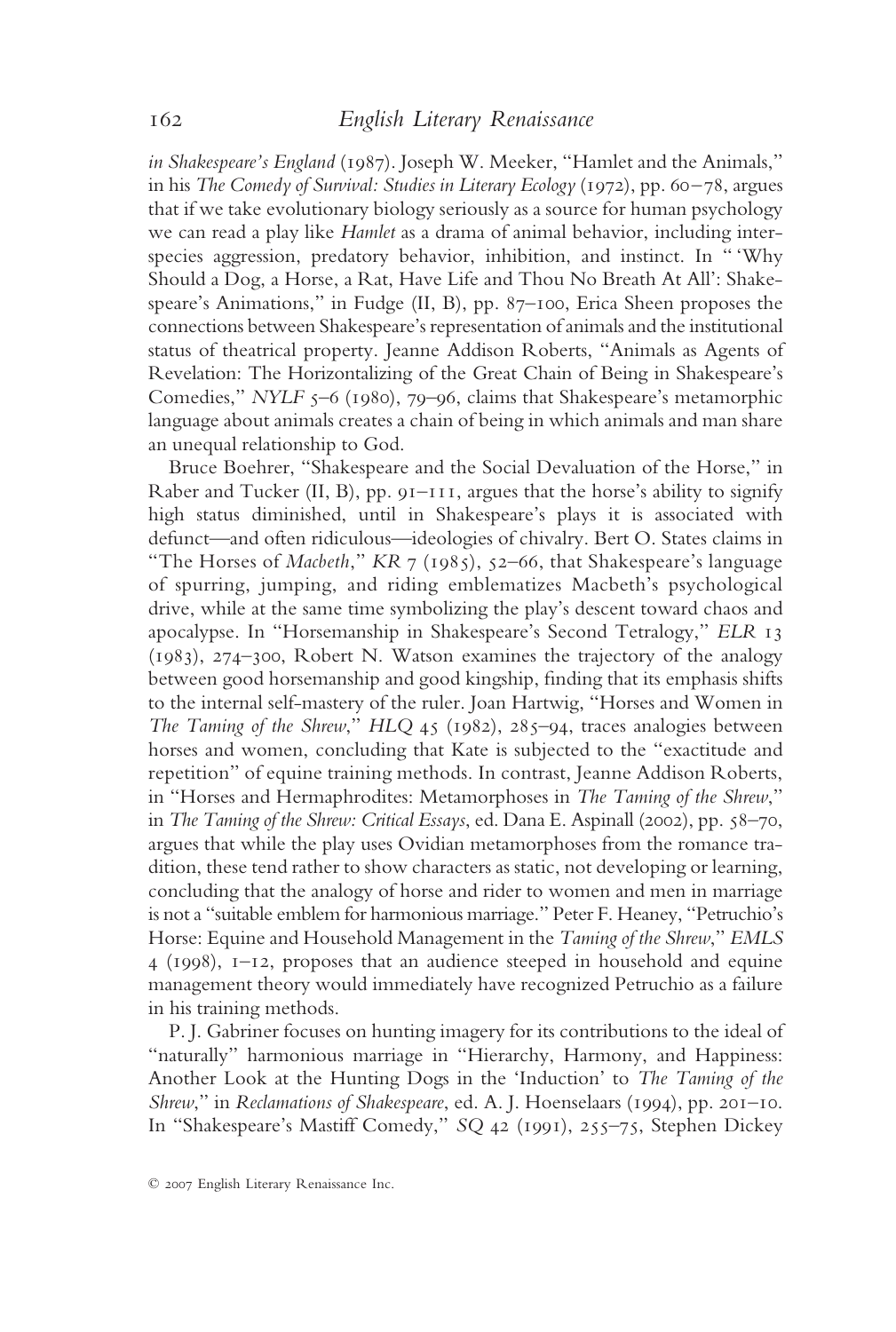traces the material, imaginative and ideological connections between bearbaiting and theater, with special attention to images of baiting in *Twelfth Night*.

Marjorie Garber, "Shakespeare's Dogs," in *Shakespeare and the Twentieth Century*, ed. Jonathan Abate, Jill Levenson, and Dieter Mehl (1998), pp. 294–313, explores the relationships between dog breeding and bibliographical writing on Shakespeare, concluding that both AKC breed standards and Shakespeare's canon function as ideal origins, guarantors of "fast-vanishing" humanistic values. Bruce Boehrer, "Shylock and the Rise of the Household Pet: Thinking Social Exclusion in *The Merchant of Venice*," *SQ* 50 (1999), 152–70, asserts that the bestialization of Shylock conspicuously avoids articulation with contemporary ideas about animal companionship, emphasizing instead the Jew's economic parasitism; although Shylock resists this unproductive definition of himself, the failure to be economically productive paradoxically allows the assimilation of another Jew, Jessica, into the Christian community, much as pets like lapdogs established their value through their very uselessness.

Dympna Callaghan, "(Un)natural Loving: Swine, Pets, and Flowers in *Venus and Adonis*," in *Textures of Renaissance Knowledge*, ed. Philippa Berry and Margaret Tudeau-Clayton (2003), pp. 58–78, focuses on bestiality as a touchstone for dangerous or "queer" transformation and confusion. In "Animal Rites: A Reading of *Venus and Adonis*," *CrSurv* 17 (2005), 1–14, Loraine Fletcher argues that animals in the poem that show an ability to communicate without speaking serve as a foil to Venus and Adonis, who speak but do not communicate, using language (the sole marker of difference between animals and humans in the poem) to lie, cheat, or mislead one another. Gail Kern Paster's "Melancholy Cats, Lugged Bears, and Early Modern Cosmology: Reading Shakespeare's Psychological Materialism Across the Species Border," in *Reading the Early Modern Passions: Essays in the Cultural History of Emotion*, ed. Paster, Katherine Rowe, and Mary Floyd-Wilson (2004), pp. 113–29, argues that comparisons of Falstaff and Macbeth to cats and bears is best understood in the context of how humoral theory undergirds early modern ideas about animals' physical attributes. Bruce Boehrer, "Bestial Buggery in *A Midsummer Night's Dream*," in *The Production of English Renaissance Culture*, ed. David Lee Miller, Sharon O'Dair, and Harold Weber (1994), pp. 123–50, argues that marriage, the social institution at the heart of the play, cannot escape connotations of bestiality, since it is itself based in the fear that humans only provisionally escape their more bestial selves through eternal and vigilant policing.

In "Falstaff and the Culture of the Hunt," *UTQ* 74 (2005), 729–39, J. Drew Stephen argues that the hunt imagery in *The Merry Wives of Windsor* suggests means to punish a poacher like Falstaff. Jeffrey S. Theis, in "The 'Ill Kill'd' Deer: Poaching and Social Order in *The Merry Wives of Windsor*," *TSLL* 43 (2001), 46–73, suggests that everyday practices like poaching can redefine social custom, allowing Falstaff's poaching to function as another aspect of escape from social control.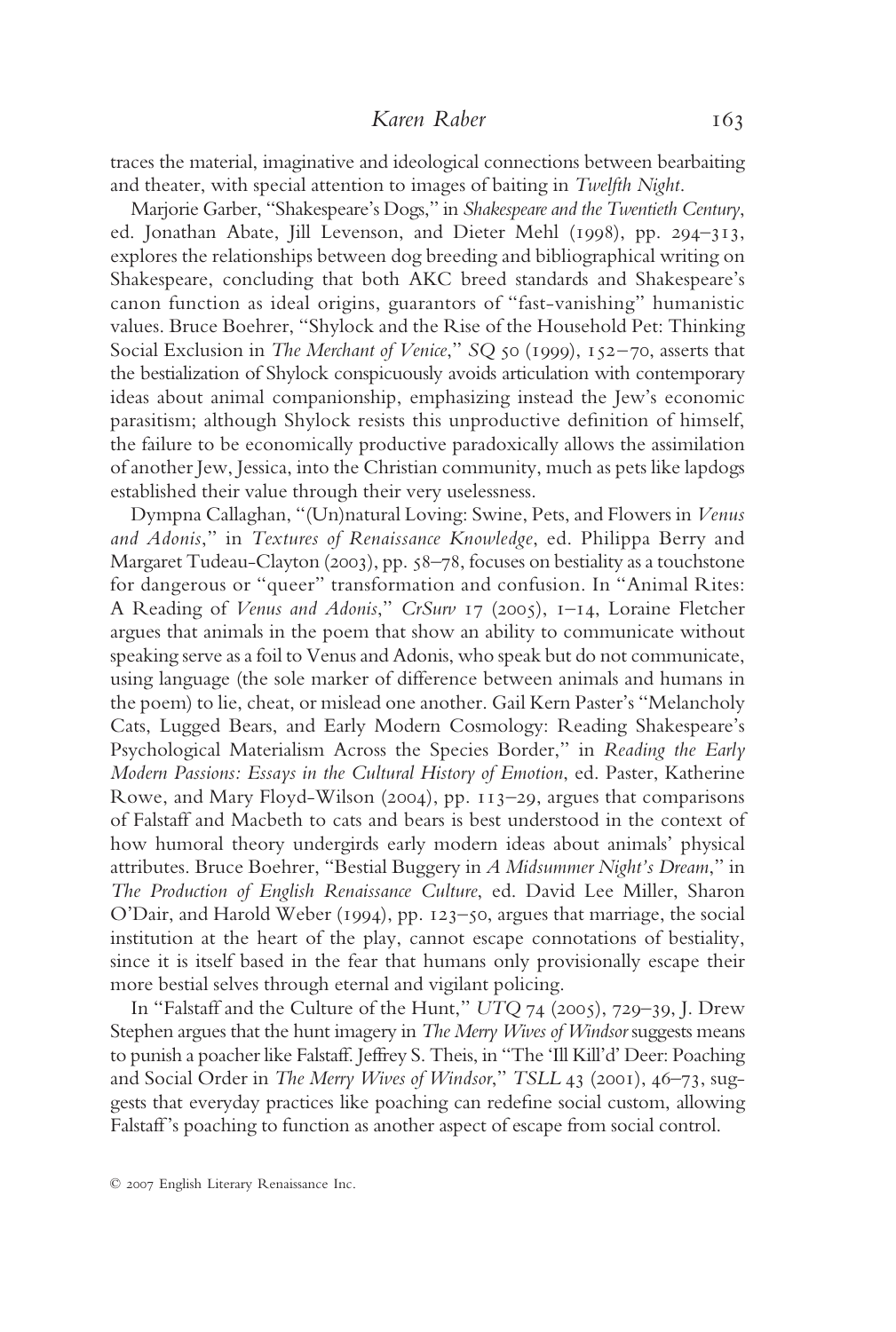C. *John Donne (1572–1631).* In "Donne's Anatomy of the World and the Legend of the Oldest Animals," *RES* 32 (1981), 302–08, Michael Bath argues that Donne deploys folk legends of animals and trees with extraordinary longevity to negotiate the confrontation between received ancient knowledge and the new empirical science. Anthony Low advocates a reappraisal of Donne's only pastoral poem in "The Compleat Angler's 'Baite'; or, The Subverter Subverted," *JDJ* 4 (1985), 1–12, claiming that "The Baite" mocks traditions of pastoral transplanted from pastures to streams, a strategy that in turn makes him vulnerable to Isaak Walton's later marginalization of Donne in *The Compleat Angler*. T. Ananda Rao, "Nature in John Donne," *LitE* 2 (1980), 61–67, argues that although not typically discussed as a "nature poet," Donne is a detailed, scientific observer of nature.

D. *Ben Jonson (1572–1637).* Don Wayne, *Penshurst: The Semiotics of Place and the Poetics of History* (1984), analyzes the ideological content of Jonson's representations of "home," nature, and labor. In "Sacramental Dwelling With Nature: Jonson's 'To Penshurst' and Heidegger's 'Building Dwelling Thinking,' " *Postscript* 14 (1997), 43–55, William E. Rogers argues that Jonson predicts Heidegger's deep ecological position with the last lines of "To Penshurst" that contrast mere building with morally superior dwelling. In "Ben Jonson's Green World: Structure and Imaginative Unity in *The Forrest*," *SP* 78 (1981), 170– 93, Jonathan Z. Kamholtz argues that Jonson's forest is related to, if not identical with, Arcadian and Shakespearean pastoral, a place that provides an alternative to the commercial world where the virtues of "dwelling" and community are realized. Julie Sanders claims that Jonson chose to use the Robin Hood tale for its relevance to specific local political and social issues of forest living (analogized to aristocratic order and values) in "Jonson, *The Sad Shepherd*, and the North Midlands," *BJJ* 6 (1999), 49–68.

E. *John Milton (1608–1674).* Karen Edwards locates Milton's depictions of plants in the context of seventeenth-century scientific methods and discoveries in *Milton and the Natural World: Science and Poetry in Paradise Lost* (1999). Ken Hiltner, *Milton and Ecology* (2003), offers a study indebted to "deep ecology," or the belief that only a humanity grounded in a harmonious relationship with nature can find a healthy present and future in its evolution. Hiltner notes that ecological disaster was already a familiar experience in the seventeenth century, and argues that Milton's Satan, who defines the mind as place, represents an ecological error, remedied only by deconstructing the dualism of Christian thought and evolving a new earth-conscious version of religious belief. Jeffrey S. Theis, in "The Environmental Ethics of *Paradise Lost*: Milton's Exegesis of Genesis 1. 3," *MiltonS* 34 (1997), 61–81, focuses on Milton's adaptation of the Genesis story to argue that there was indeed such a thing as responsible concern for the uses of nature in the English Renaissance. Julie Sanders, "Ecocritical

<sup>© 2007</sup> English Literary Renaissance Inc.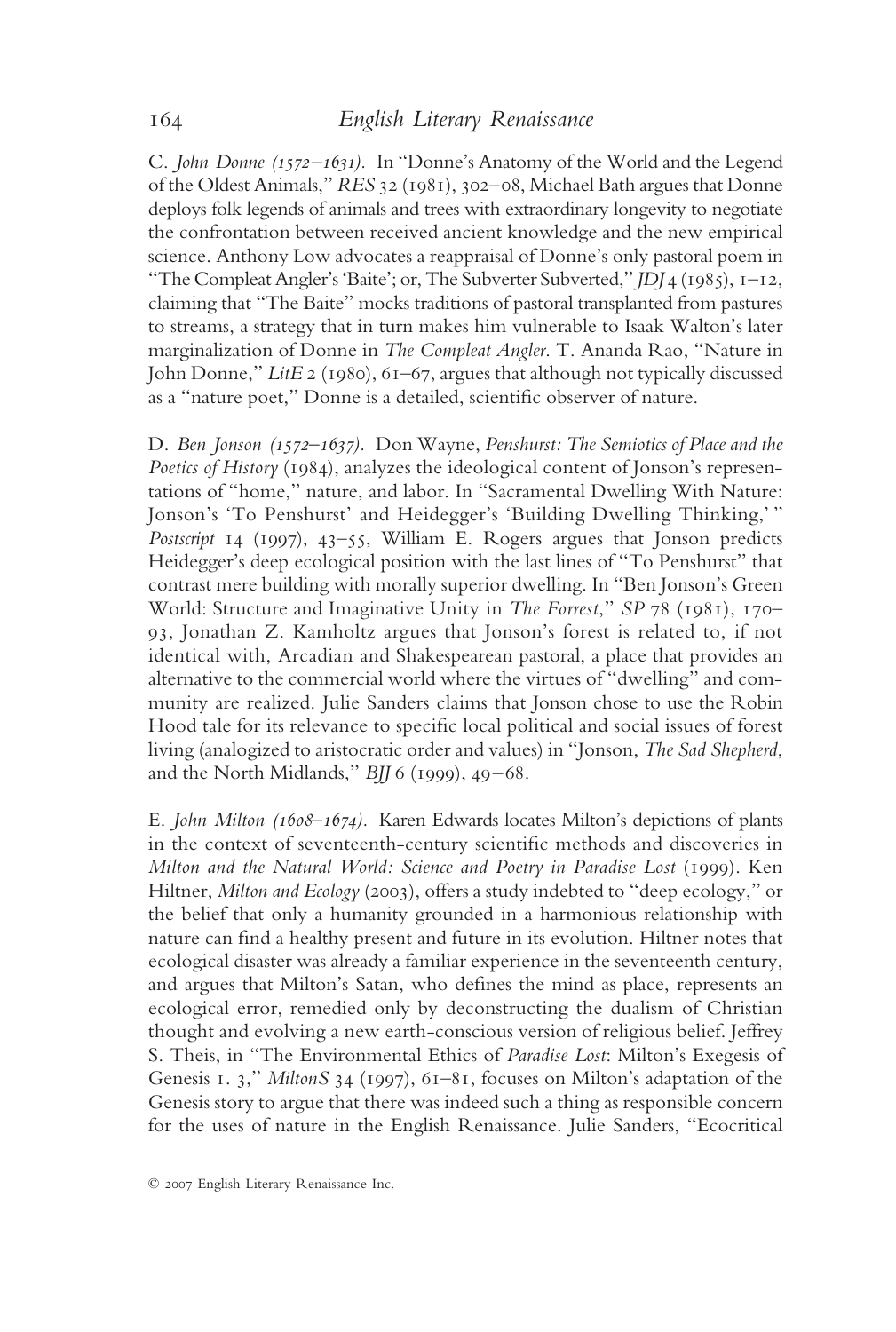Readings and the Seventeenth-Century Woodland: Milton's *Comus* and the Forest of Dean," *English* 50 (2001), 1–18, advocates a material-historical reading of the poem, in which disruptions to political authority occur in forest settings, associated with carnival riot, enclosure policy, and community responses to royal interventions in local affairs. John R. Knott, "Milton's Wild Garden," *SP* 102 (2005), 66–82, challenges the view that Milton's depiction of wildness and wilderness in *Paradise Lost* is always a negative challenge to order.

In *Milton's Eve* (1983), Diane Kelsey McColley argues that Eve has a distinct, but crucial responsibility for nurturing the garden, an argument that she carries to a more extensive conclusion in her "Beneficent Hierarchies: Reading Milton Greenly" in *Spokesperson Milton*, ed. Charles W. Durham and Kristin Pruitt McColgan (1994), pp. 231–48, asserting that Eve shares dominion over nature and the earth with Adam. McColley expands her analysis of an ecologically aware Milton in " 'All in All': The Individuality of Creatures in *Paradise Lost*," in *"All in All": Unity, Diversity and the Miltonic Perspective*, ed. Charles W. Durham and Kristin A. Pruitt (1999), pp. 231–38, establishing that Milton's theology allowed for an ecologically positive diversity of creation. Likewise, Nick Pici, in "Milton's 'Eco-Eden': Place and Notions of the 'Green' in *Paradise Lost*," *CollL* 28 (2001), 33–50, argues that variety is necessary to Milton's view of nature, and that Milton's poem often seems to subvert or contradict contemporary ideals of dominion over nature in favor of ideals of moderation and stewardship.

In "The Wounded Earth in *Paradise Lost*," *SP* 93 (1996), 93–115, Richard J. DuRocher proposes that Milton's personification of earth and nature in Book IX derives from Stoic accounts of the earth as a living being, and that Milton deploys the personification to suggest that the fall reverses the birth imagery of creation. Stella P. Revard, "Vergil's Georgics and *Paradise Lost*: Nature and Human Nature in a Landscape," in *Vergil at 2000: Commemorative Essays on the Poet and His Influence*, ed. John D. Bernard (1986), pp. 259–80, finds Milton's use of the Vergilian georgic, especially its "just farmer," influential in shaping Milton's depiction of Adam. In "Milton, *Paradise Regained*, and Georgic," *PMLA* 98 (1983), 152–69, Anthony Low argues that the poem is not epic, but Vergilian georgic, embracing georgic ideas about labor resulting in regeneration, and private work achieving public ends. Alan Rudrum, "For Then the Earth Shall Be All Paradise: Milton, Vaughan, and the Neo-Calvinists on the Ecology of the Hereafter," *Scintilla* 4 (2000), 39–52, claims that despite their apparent differences, Milton and Vaughan share anti-Calvinist positions on the delights of nature and its survival in an afterlife. In "Human Mastership of Nature: Aquinas and Milton's *Paradise Lost*," *MiltonQ* 26 (1992), 9–15, Ellen Goodman explores Milton's view of human interdependence with nature in Eden, which departs from Aquinas' Aristotelianism. Susan Snyder argues that Milton reconciles the cyclical time of pastoral with the linear time of history in "Nature, History, and the Waters of *Lycidas*," *HLQ* 50 (1987), 323–35.

<sup>© 2007</sup> English Literary Renaissance Inc.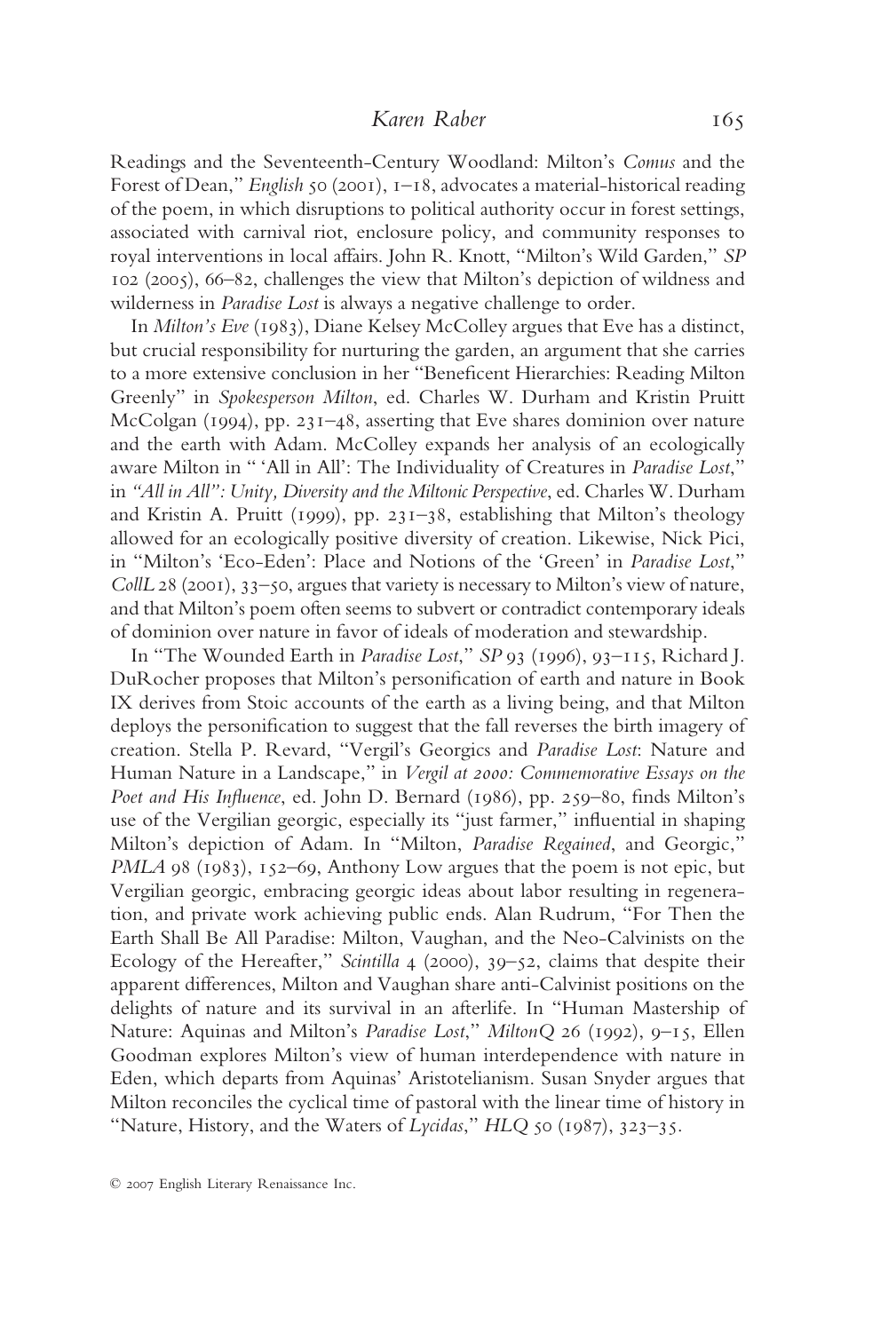Karen Edwards focuses on Milton's use of the animal kingdom in "Milton's Reformed Animals: An Early Modern Bestiary," *MiltonQ* 39 (2005), 121–31, which investigates how Milton and his contemporaries would have viewed the animal kingdom, noting that the resulting images of animals do various kinds of cultural work for authors who invoke them. Edwards' annotated listing of beasts and their cultural connotations is produced in full in *MiltonQ* 39 (2005), 183–292. Bruce Boehrer compares Milton's use of Plutarch's story of Odysseus' conflict with Circe in *Comus* to Bathsua Makin's use of the same source text in "Milton and the Reasoning of Animals: Variations on a Theme by Plutarch," *MiltonS* 39 (2000), 50–73. In "Animal Love in Milton: The Case of the 'Epitaphium Damonis,' " *ELH* 70 (2003), 787–811, Boehrer connects the poem to *The Doctrine and Discipline of Divorce*, arguing that in animal companionship Milton finds both a paradigm for non-carnal heterosexual love and a divinely sanctioned model of homoerotic desire. Diane Kelsey McColley, "Milton's Environmental Epic: Creature Kinship and the Language of *Paradise Lost*," in *Beyond Nature Writings: Expanding the Boundaries of Ecocriticism*, ed. Karla Armbruster and Kathleen R. Wallace (2001), pp. 57–74, analyzes Milton's linguistic claims of kinship between Adam and Eve and animal creation, which leads to an emphasis on restrained governance and genuine curiosity about the natural world. Charles Ross, in "Raphael's Animals," *MiltonQ* 15 (1981), 120–22, claims that Raphael's apparently random list of animals illustrating the sixth day of creation arises from Milton's willingness to accept the supposed historical location of Paradise in Armenia, not any great love for wildlife in general.

J. Martin Evans reads *Paradise Lost* in the contexts of travel and discovery literature of its day in *Milton's Imperial Epic: "Paradise Lost" and the Discourse of Colonialism* (1996); if the garden of Eden can be characterized as a colonial outpost of Heaven, Evans argues, then there is a materialist, historical explanation for Eden's overabundance, which replicates the potentially chaotic, wild excesses of New World landscapes and resources. Diane Kelsey McColley, "Ecology and Empire" in *Milton and the Imperial Vision*, ed. Balachandra Rajan and Elizabeth Sauer (1999), pp. 112–29, notes that Milton opposes "tyrannical" versions of dominion over nature, challenging the "Nimrods and Mammons of colonization and commodification." In the same collection, Bruce McLeod, "The 'Lordly eye': Milton and the Strategic Geography of Empire," pp. 48–66, contrasts Milton's "cartographic imagination" of Satanic, expansionist Orientalism with the religiously valorized need for regulation of space and travel.

F. *Andrew Marvell (1621–1678).* For Robert Markley, Marvell's country house poem registers and attempts to influence fears about environmental degradation: " 'Gulfes, Deserts, Precipices, Stone': Marvell's 'Upon Appleton House'

<sup>© 2007</sup> English Literary Renaissance Inc.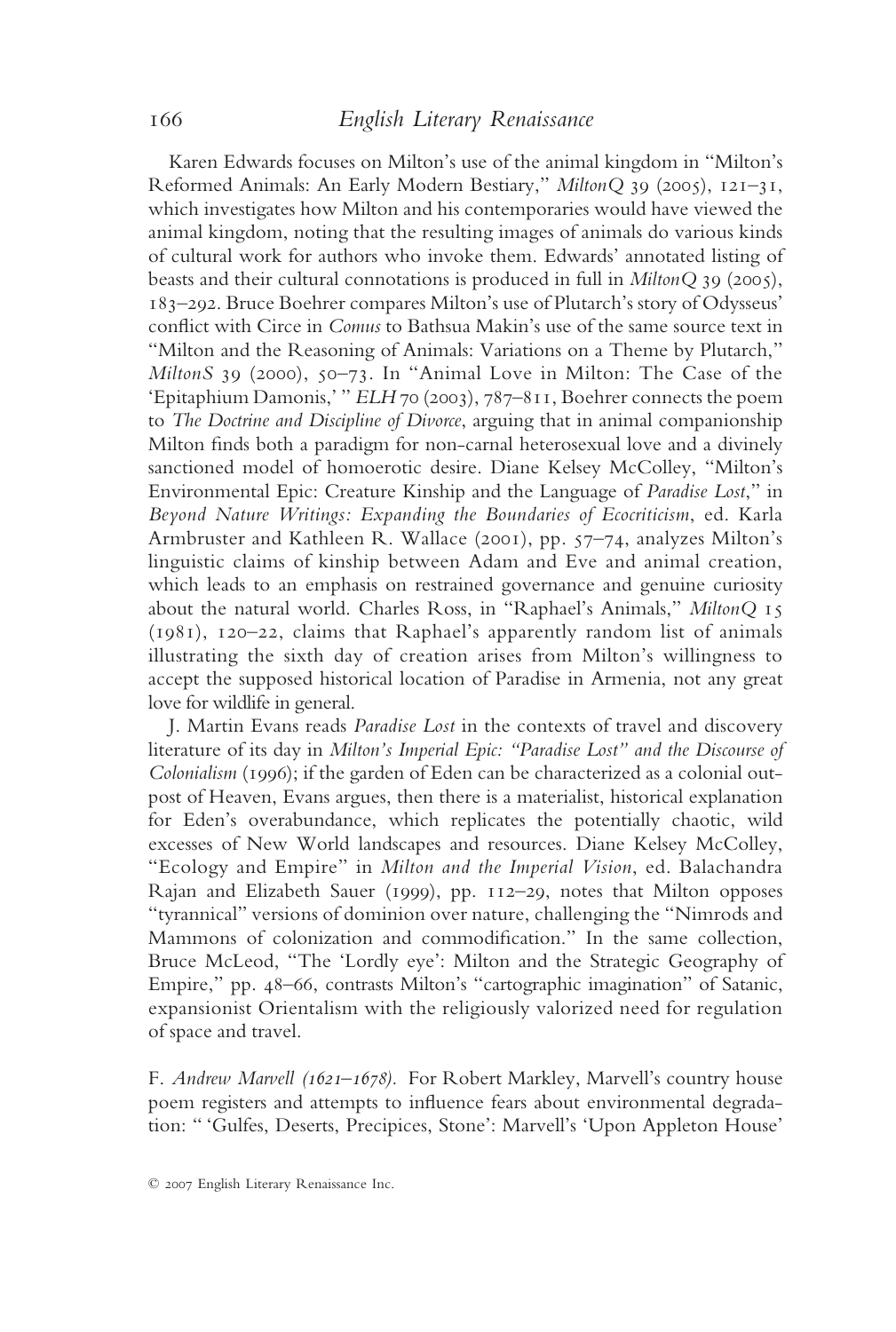and the Contradictions of 'Nature,'" in *The Country and the City Revisited*, ed. Gerald MacLean, Donna Landry, and Joseph P. Ward (1999), pp. 89–105, suggests the need for an "eco-economic" criticism that reveals the constructedness of land and nature in seventeenth-century literature. Jonathan Crewe mounts a deconstructive reading of Marvell's uses of pastoral in his garden poems and "Upon Appleton House" in "The Garden State: Marvell's Poetics of Enclosure," in *Enclosure Acts: Sexuality, Property and Culture in Early Modern England*, ed. Richard Burt and John Michael Archer (1994), pp. 270–89; Crewe finds the perverse sexuality implicated in pastoral form destabilizing to the genre's intended function of containing violence, while the country house poem reclaims pastoral only by embracing sexualized violent transgression. Cristina Malcolmson, "The Garden Enclosed/The Woman Enclosed: Marvell and the Cavalier Poets," pp. 251–69 from the same volume, explores interconnections among sexuality, women's bodies, enclosure policy, and political sects in Marvell's garden and country house poems.

In "Marvell's Nymph and Man's Uses of Nature," *EIRC* 10 (1984), 80–91, Richard C. Burke argues that Marvell's Nymph belongs to a category of nature poems in which Marvell's speakers are characterized by their post-lapsarian disconnection and alienation from nature. Linda Anderson, "The Nature of Marvell's Mower," *SEL* 31 (1991), 131–46, proposes that Marvell distinguishes his poetic voice from his Mower's childish solipsism in order to question the limits of an idealized, pastoral version of nature. Marilyn Carlson Aronson claims in "Marvell and Milton: The Garden Experience," *Proceedings of the Eightieth Annual Northern Plains Conference on Earlier British Literature*, ed. Robert J. De Smith, (2001), pp. 55–62, that while Marvell's "The Garden" and Milton's *Paradise Lost* both posit compensations for man's alienation from nature in the mind's contemplative capacity, Milton's construction is contingent on God and grace, where Marvell's derives from an elevation of nature itself. Gilles Sambras, "Marvell et l'Amour des Jardins: Sympathie Naturelle et Sympathie Politique," *BSÉAA* 56 (2003), 89–104, argues that Marvell's construction of the love of nature through various forms of sympathy is connected to his view that the end of monarchy represents a rupture with the medieval, magical cosmos. John Dixon Hunt, " 'Loose Nature' and the 'Garden Square': The Gardenist Background for Marvell's Poetry," in *Approaches to Marvell: The New York Tercententary Lectures*, ed. C. A. Patrides (1978), pp. 331–51, situates Marvell as a garden-poet through an account of his reflection of seventeenth-century Italianate garden theory and technology.

#### IV. STATE OF CRITICISM

After nearly two decades of prominence for nineteenth- and twentieth-century critical studies, ecocritical treatments of texts from earlier periods are beginning

<sup>© 2007</sup> English Literary Renaissance Inc.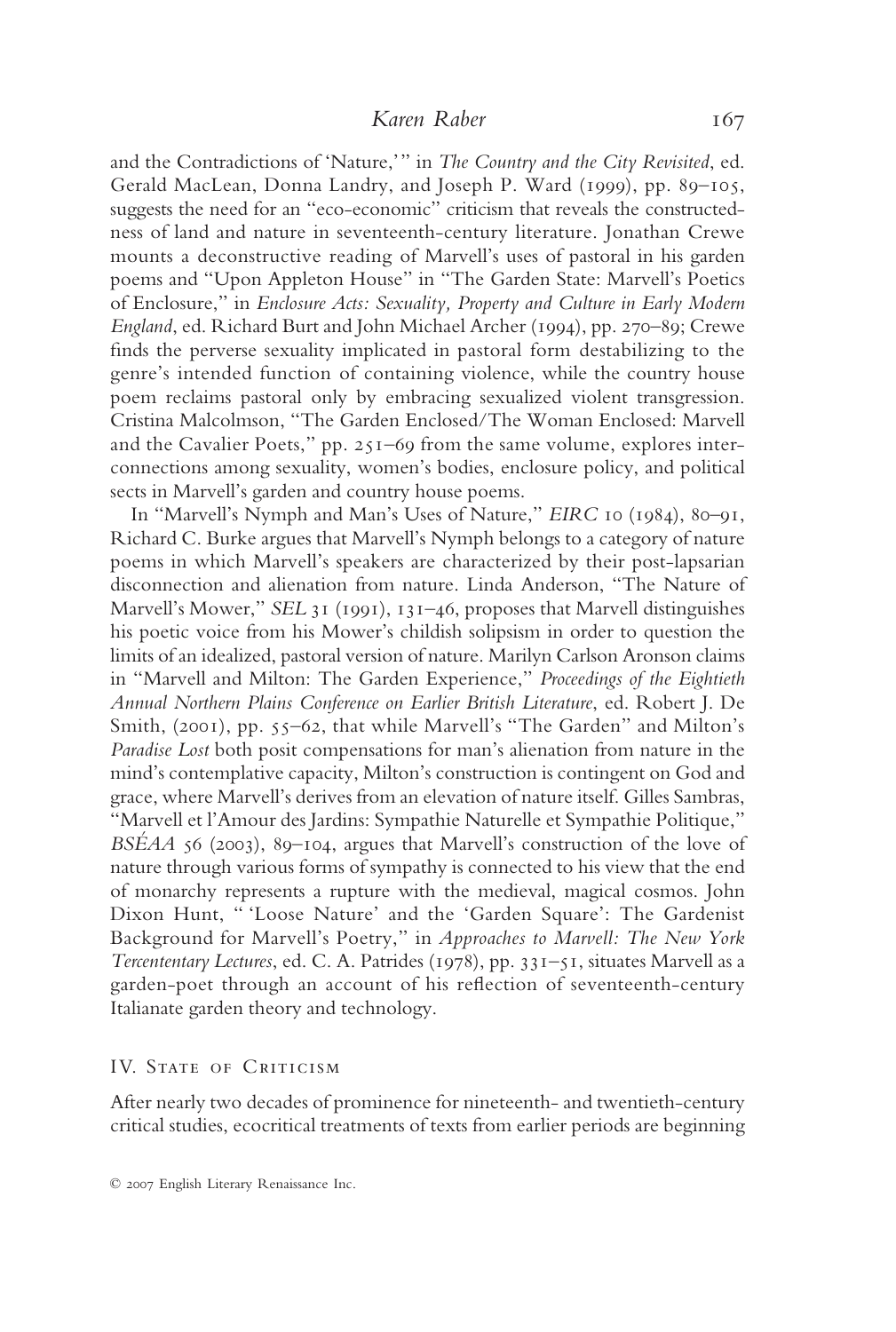to accumulate, generating a new and provocative direction for early modern studies generally, and adding historical nuance to ecocritical theory and argument for the twenty-first century. Renaissance literature has always provided rich material for scholars interested in natural phenomena and human cultivation of natural materials, but in the last two decades these earlier historical and literary treatments of ecologically-oriented topics have been complemented by the more careful theorizing of ecostudies and environmentalism. Early modern scholarship and ecocriticism, however, continue to pose challenges to one another: the recovery of texts is a first step toward recreating Renaissance ideas about nature, but some dimension of the material environment is always resistant to reconstruction; the languages with which early modern readers approach the natural world and its inhabitants do not always translate well; and our own green politics can tend either to erase inconvenient aspects of past ecological thought or to view the past with an overly critical and dismissive eye. In this respect, ecocriticism shares a great deal with early feminism in its encounters with the literary and cultural past.

Works by Robert N. Watson (I), Simon C. Estok (III, B), and Gabriel Egan (III, B) suggests that a positive synergy can emerge from encounters between the historical past and current theory, in which each productively interrogates the other. In well-traveled areas like animal studies, a general consensus has evolved about the fluidity of the boundary between human and animal; yet a degree of debate and diversity flourishes, allowing Erica Fudge (II, B) and Bruce Boehrer (III, B) to occupy relatively contestatory positions. The value of early modern literary culture to politically activist environmentalists is evident in work by Ken Hiltner and Jeffrey Theis (III, E).

Understandably, a new field of criticism first turns to familiar figures like Shakespeare, Spenser, Milton, and Marvell, and the potential of these authors is by no means exhausted. However, the conspicuously relevant work of many other writers has not yet been addressed at all: there is consequently a real need for ecocritical readings, for instance, of Philip Sidney and Thomas More, and of dramatic authors beyond Shakespeare. Travel and discovery narratives are as yet an untapped resource, while the impact of ecofeminism in the field is still relatively limited, leaving room for more discussion of writers such as Aemelia Lanyer, Mary Wroth, and Margaret Cavendish, among others. Genres like pastoral, so far overshadowed by ecocritical attention to the georgic, are worthy of reappraisal. Finally, some of the most promising and critically challenging work comes from efforts to reconsider in an ecocritical light historical contexts for land use, farming and husbandry practices, and rural pastimes. Treatises, farming manuals, surveys, and other quotidian cultural production will therefore provide a basis for new perspectives on how early moderns of all classes and regions engaged with their diverse physical environments.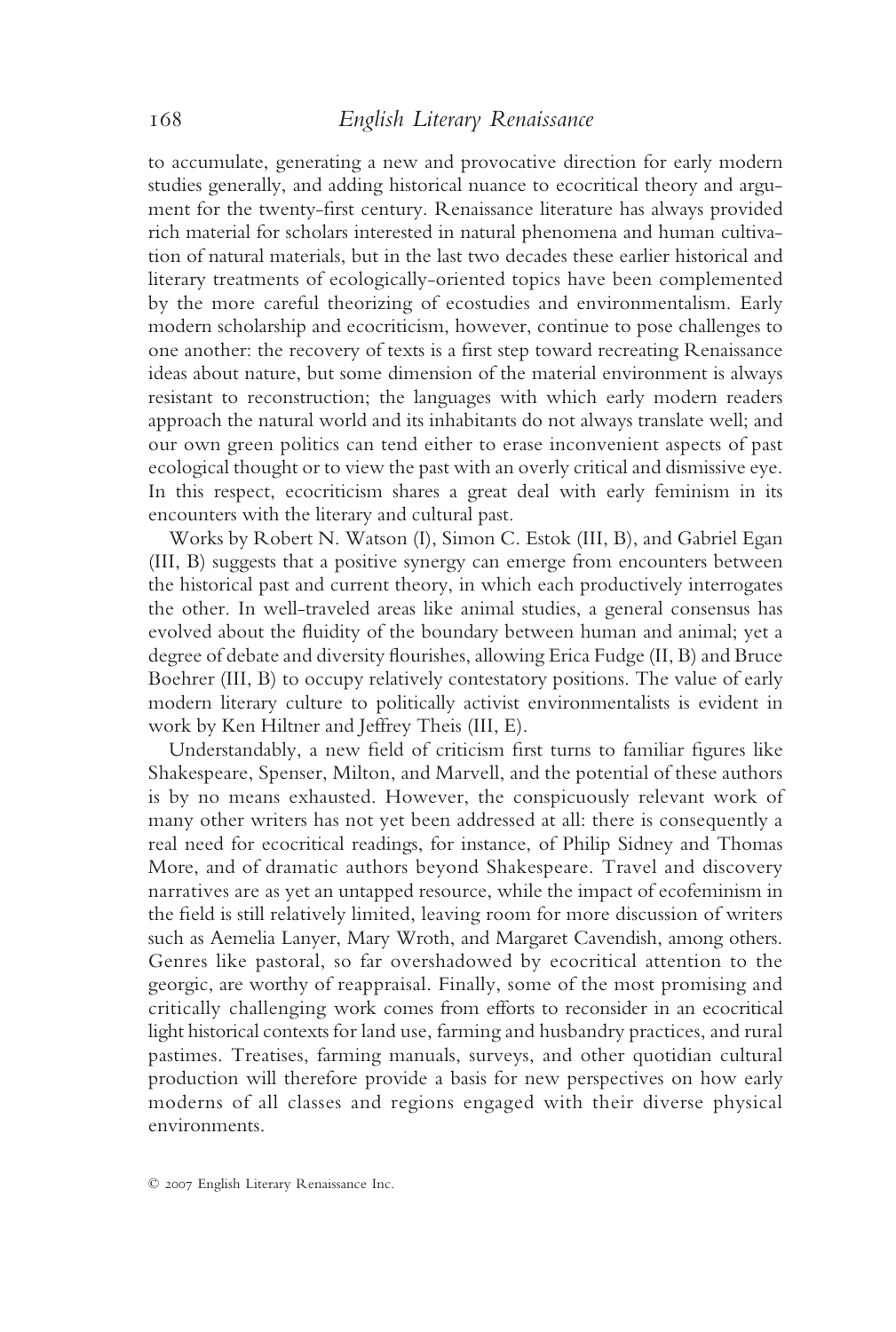#### *See also*

#### I. General Studies

- Bending, Stephen and Andrew McRae, ed. *The Writing of Rural England, 1500–1800* (2003).
- Landry, Donna. *The Invention of the Countryside: Hunting, Walking and Ecology in English Literature*, *1671–1831* (2001).
- Lindenbaum, Peter. *Changing Landscapes: Anti-Pastoral Sentiment in the English Renaissance* (1986).
- Low, Lisa. "Ending in Eden: Mind and Nature in Milton, Marvell, Wordsworth, and Wallace Stevens." PhD. Dissertation, University of Massachusetts (1986).

#### II. Studies of Individual Topics

A. *Gender*

Merchant, Carolyn. *Earthcare: Women and the Environment* (1995).

B. *Animals*

- Adler, Doris. "Imaginary Toads in Real Gardens," *ELR* 11 (1981), 235–60. Andrew, Malcolm. *Two Early Renaissance Bird Poems* (1984).
- Bach, Rebecca Ann. "Bearbaiting, Dominion, and Colonialism," in *Race, Ethnicity, and Power in the Renaissance*, ed. Joyce Green MacDonald (1997), pp. 19–35.
- Boehrer, Bruce. *Parrot Culture: Western Art, Literature, and the World's Most Talkative Birds* (2004).
- Bourqe, Monique. " 'There Is Nothing More Divine than These, Except Man': Thomas Moffett and Insect Sociality," *JRMMRA* 20 (1999), 137– 54.
- Clark, Anne. *Beasts and Bawdy* (1975).
- Dobson, Michael. "A Dog at All Things: The Transformation of the Onstage Canine, 1550–1850." *Performance Research* 5 (2000), 116–25.
- Guerrini, Anita. "The Ethics of Animal Experimentation in Seventeenth-Century England," *JHI* 50 (1989), 391–407.
- Harrison, Peter. "Animal Souls, Metempsychosis, and Theodicy in Seventeenth Century English Thought," *JHP* 31 (1993), 519–44.
- ——. "The Virtues of Animals in Seventeenth-Century Thought." *JHI* 59  $(1998), 463-84.$
- Henninger-Voss, Mary J. *Animals in Human History: The Mirror of Nature and Culture* (2002).
- Landry, Donna. "The Bloody-Shouldered Arabian and Early Modern English Culture." *Criticism* 46 (2004), 41–69.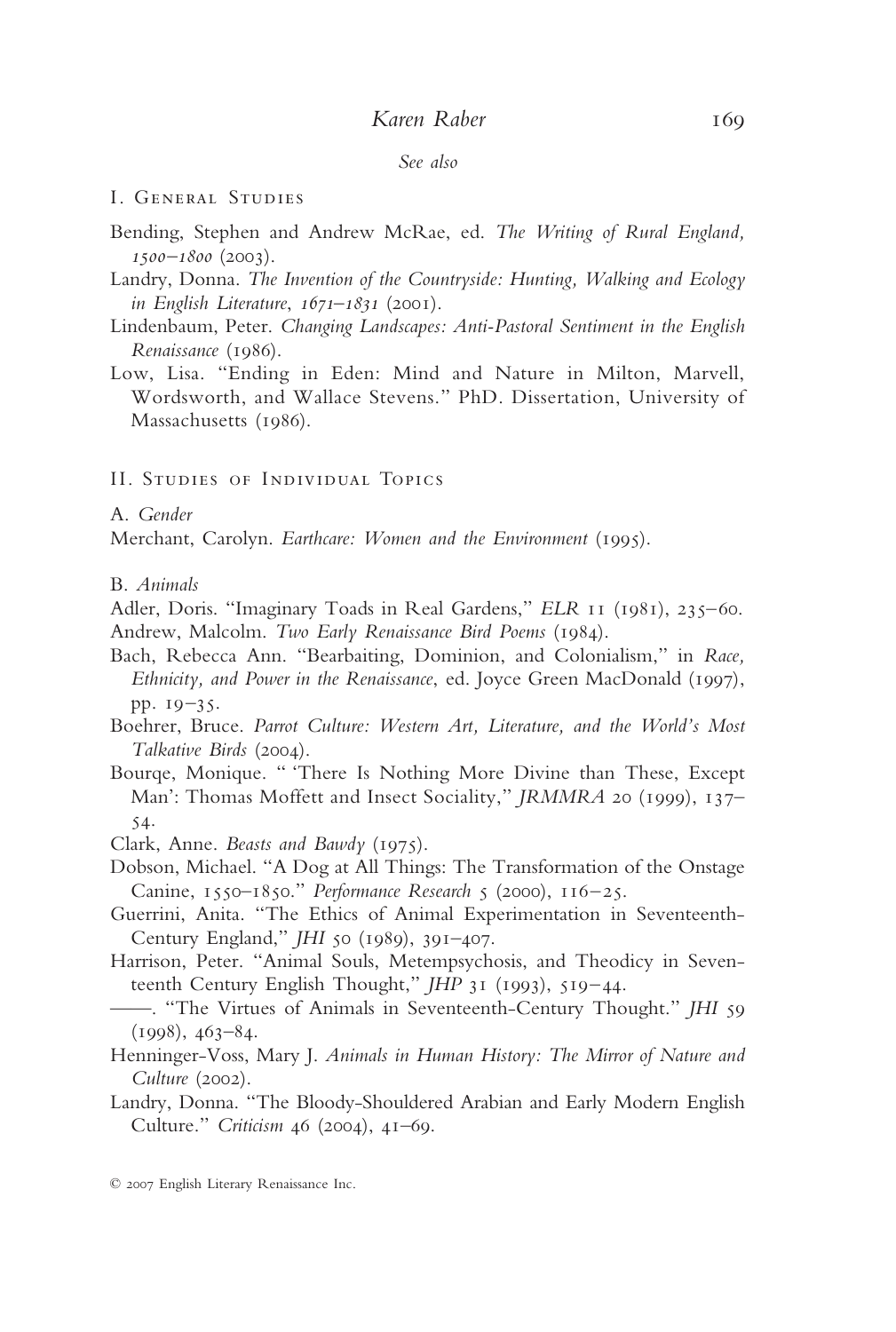- Phipson, Emma. *The Animal Lore of Shakespeare's Time, Including Quadrupeds, Birds, Reptiles, Fish, and Insects* (1973).
- Salisbury, Joyce. *The Beast Within: Animals in the Middle Ages* (1994).
- C. *Gardens, Landscapes, Geography*
- Bradford, Alan T. "Mirrors of Mutability: Winter Landscapes in Tudor Poetry," *ELR* 4 (1974), 3–39.
- Comito, Terry. "Beauty Bare: Speaking Waters and Fountains in Renaissance Literature," in *Fons Sapientiae: Renaissance Garden Fountains*, ed. Elisabeth B. MacDougall (1978), pp. 15–58.
- Garber, Marjorie. "Fallen Landscape: The Art of Milton and Poussin," *ELR* 5 (1975), 96–124.
- Gillies, John. "The Scene of Cartography in *King Lear*," in *Literature, Mapping, and the Politics of Space in Early Modern Britain*, ed. Andrew Gordon and Bernhard Klein (2001), pp. 109–37.
- Hunt, John Dixon. "Evelyn's Idea of the Garden: A Theory for All Seasons," in *John Evelyn's "Elysium Brittanicum" and European Gardening*, ed. Therese O'Malley, Joachim Wolschke-Bulhan (1998), pp. 269–88.
- Leslie, Michael. "Spenser, Sidney, and the Renaissance Garden," *ELR* 22  $(1992), 3-36.$
- McKean, Charles. "The Scottish Renaissance Country Seat in its Setting," *Garden History* 31 (2001), 141–62.
- McRae, Andrew. "The Peripatetic Muse: Internal Travel and the Cultural Production of Space in Pre-Revolutionary England," in *The Country and the City Revisited: England and the Politics of Culture 1550–1850*, ed. Gerald MacLean, Donna Landry, and Joseph P. Ward (1999), pp. 41–57.
- Noble, Adrian. "Well, This is the Forest of Arden: An Informal Address," in *Images of Shakespeare: Proceedings of the Third Congress of the International Shakespeare Association*, ed. Werner Habicht (1986), pp. 335–42.

Reed, Michael, ed. *Discovering Past Landscapes* (1984).

- Spencer, Jeffry B. *Heroic Nature: Ideal Landscape in English Poetry from Marvell to Thomson* (1973).
- Yoch, James J. "A Very Wild Regularity: The Character of Landscape in the Work of Inigo Jones," *RORD* 30 (1988), 7–15.

- Hill, Ordelle G. *The Manor, the Plowman and the Shepherd: Agrarian Themes and Imagery in Late Medieval and Early Renaissance English Literature* (1993).
- Thirsk, Joan. "Plough and Pen: Agricultural Writers in the Seventeenth Century," in *Social Relations and Ideas: Essays in Honour of R. H. Hilton*, ed. Thirsk, T. H. Aston, P. R. Cross, and Christopher Dyer (1983), pp. 295– 318.

D. *Georgic*